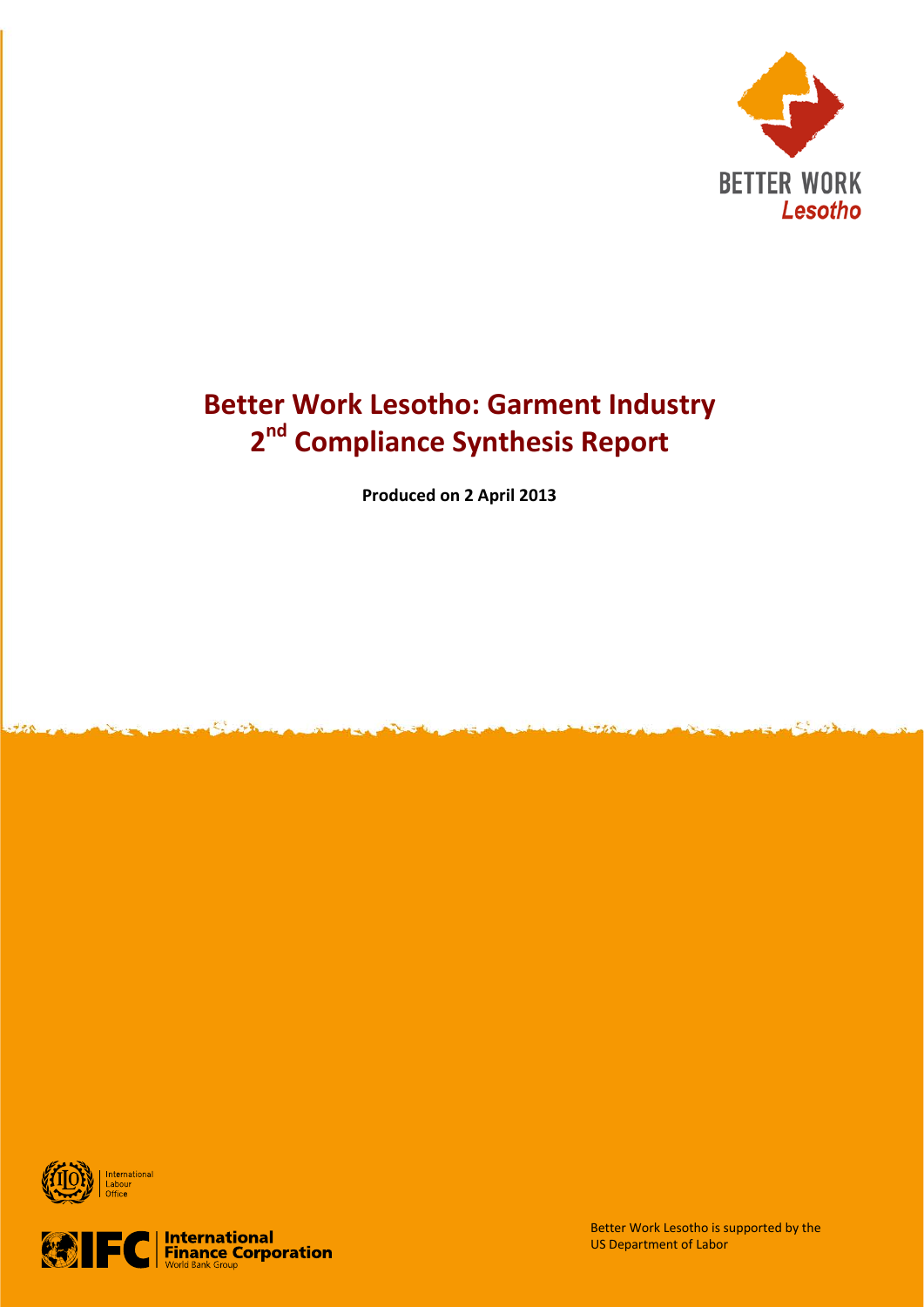Copyright © International Labour Organization (ILO) and International Finance Corporation (IFC) *(2013)* First published *(2013)*

Publications of the ILO enjoy copyright under Protocol 2 of the Universal Copyright Convention. Nevertheless, short excerpts from them may be reproduced without authorization, on condition that the source is indicated. For rights of reproduction or translation, application should be made to the ILO, acting on behalf of both organizations: ILO Publications (Rights and Permissions), International Labour Office, CH-1211 Geneva 22, Switzerland, or by email: [pubdroit@ilo.org](mailto:pubdroit@ilo.org). The IFC and ILO welcome such applications.

Libraries, institutions and other users registered with reproduction rights organizations may make copies in accordance with the licences issued to them for this purpose. Visit [www.ifrro.org](http://www.ifrro.org/) to find the reproduction rights organization in your country.

#### ILO Cataloguing in Publication Data

Better Work Lesotho : garment industry  $2^{nd}$  compliance synthesis report / International Labour Office ; International Finance Corporation. - Geneva: ILO, 2013 1 v.

ISSN 2227-958X (web pdf)

International Labour Office; International Finance Corporation clothing industry / textile industry / working conditions / workers rights / labour legislation / ILO Convention / international labour standards / comment / application / Lesotho

08.09.3

The designations employed in this, which are in conformity with United Nations practice, and the presentation of material therein do not imply the expression of any opinion whatsoever on the part of the IFC or ILO concerning the legal status of any country, area or territory or of its authorities, or concerning the delimitation of its frontiers.

The responsibility for opinions expressed in signed articles, studies and other contributions rests solely with their authors, and publication does not constitute an endorsement by the IFC or ILO of the opinions expressed in them.

Reference to names of firms and commercial products and processes does not imply their endorsement by the IFC or ILO, and any failure to mention a particular firm, commercial product or process is not a sign of disapproval.

ILO publications can be obtained through major booksellers or ILO local offices in many countries, or direct from ILO Publications, International Labour Office, CH-1211 Geneva 22, Switzerland. Catalogues or lists of new publications are available free of charge from the above address, or by email: pubvente@ilo.org

Visit our website: www.ilo.org/publns

Copyright © International Labour Organization (ILO) and International Finance Corporation (IFC) (2013) First published (2013)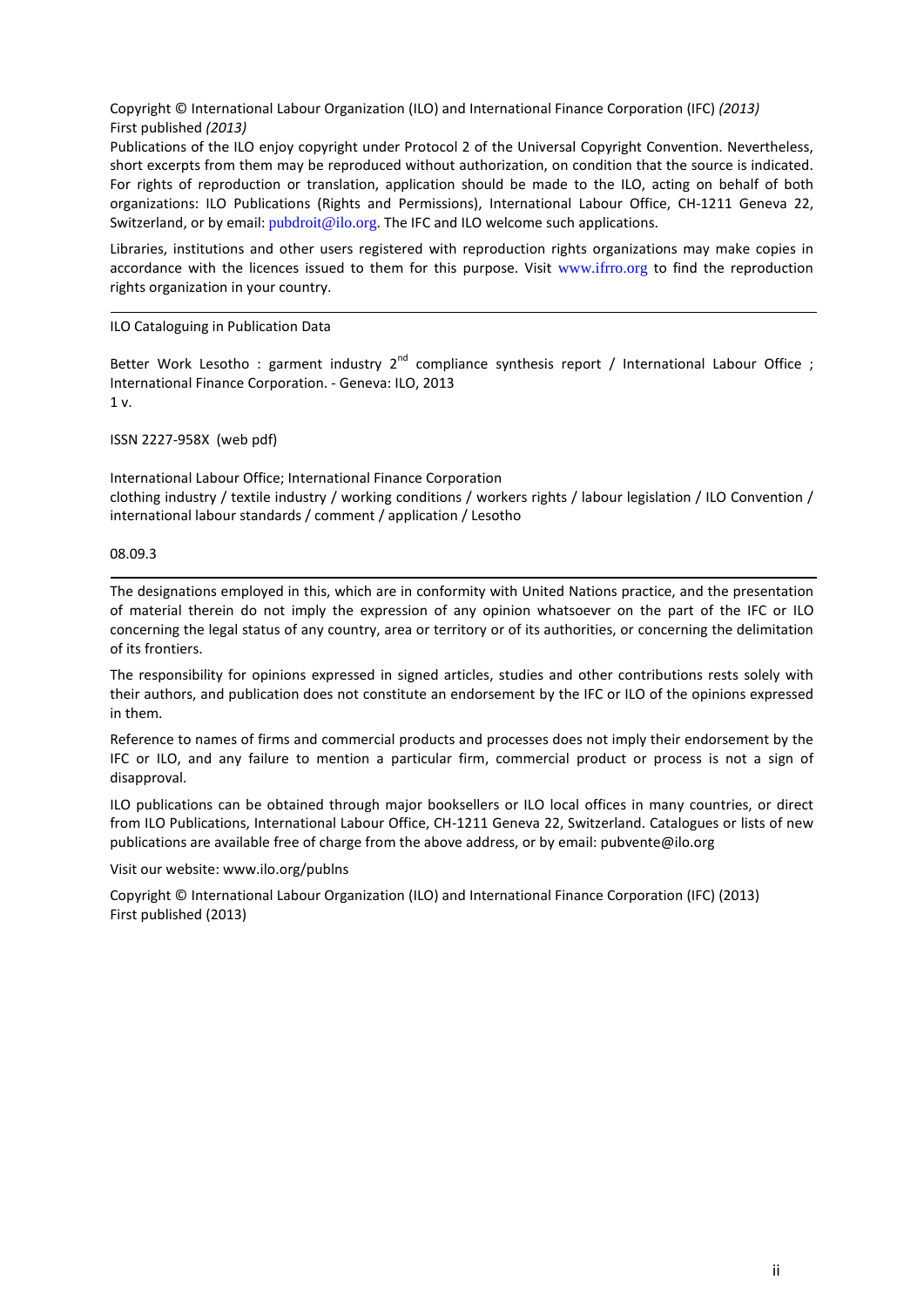# **Table of Contents**

# **List of Tables**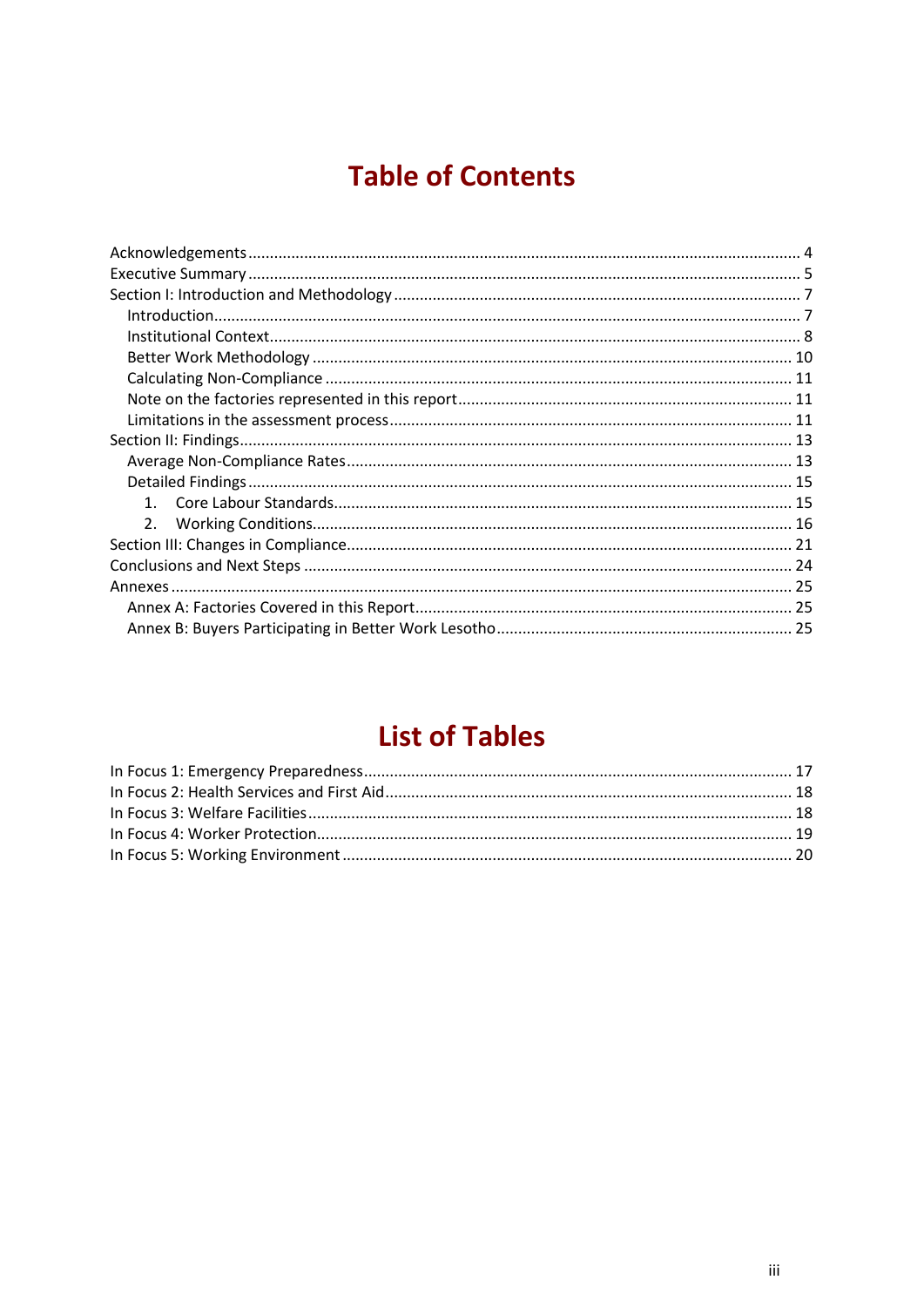# **Acknowledgements**

Better Work Lesotho is supported by the United States Department of Labor.

The Better Work global programme is currently supported by the following (in alphabetical order):

- Australian Government
- Levi Strauss Foundation
- Netherlands Ministry of Foreign Affairs
- State Secretariat for Economic Affairs, Switzerland (SECO)

*This publication does not necessarily reflect the views or policies of the organisations or agencies listed above, nor does mention of trade names, commercial products, or organisations imply endorsement by them.*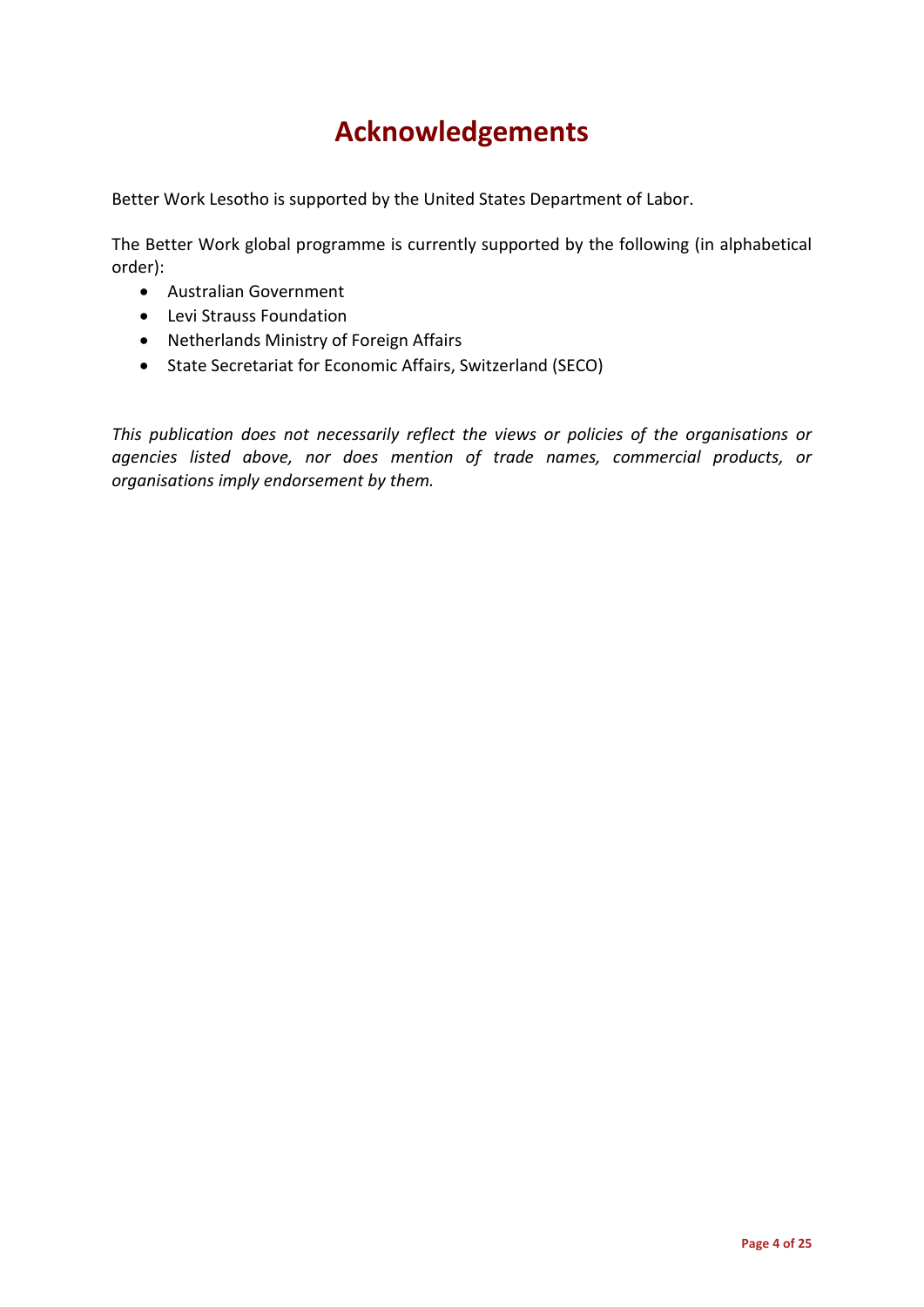# **Executive Summary**

Better Work Lesotho is a partnership program of the International Labour Organization (ILO) and the International Finance Corporation (IFC). It provides assessment, advisory and training services to Lesotho's garment industry with the aim to improve working conditions and promote competitiveness in global supply chains.

The first Compliance Synthesis Report was published in May 2012 and presented aggregated findings of 10 factories assessed between March 2011 and January 2012. This report covers 14 factories assessed by Better Work Lesotho between January and December 2012. Of the 14 factories, nine were assessed for a second time, and five had their first assessment. These factories employ a total of 20,379 workers, of which about 80% are women workers. On average, each factory employs approximately 1,500 workers.

Major findings resulting from the analysis of aggregated data in this report are as follows:

Assessed factories performed well with respect to international core labour standards:

**Child Labour:** There was no finding under Child Labour.

**Discrimination:** No findings were reported for Discrimination based on race and origin, religion and political opinion, gender or on the grounds of a worker's perceived or real HIV status.

**Forced Labour:** There was no finding under Forced Labour.

**Freedom of Association and Collective Bargaining:** Findings under this cluster were mostly reported for the Interference and Discrimination CP and affected workers in three factories. In one factory, unions were denied access to visit their members, and in another, workers were intimidated by disciplinary measures to prevent them from participating in a strike. The third factory failed to implement the provisions of a collective agreement it had in place with one union.

Assessed factories had noticeably more non-compliance findings under Working Conditions clusters regulated by national labour law:

**Occupational Safety and Health (OSH):** This remains the cluster with the highest non-compliance rate. Most findings were discovered under the following compliance points (CPs): Working Environment, Worker Protection, Health Services and First Aid, which all had a non-compliance rate of 100%. Significantly high non-compliance was also found for Emergency Preparedness (93%), Chemicals and Hazardous Substances (86%) and Welfare Facilities (86%). The program supports the industry in addressing these findings through more training courses on selected OSH topics, a new training to help establish functioning OSH management systems, advisory services and awareness raising.

**Contracts and Human Resources:** The majority of factories continue to be in non-compliance with Dialogue, Discipline and Disputes, with findings primarily related to verbal harassment of workers by supervisors. Lack of supervisory skills, communication barriers and misunderstandings due to cultural differences remain the main reasons behind these findings. The program is offering supervisory skills training in both Sesotho and Chinese to assist factories in reducing noncompliance in this regard. Another area where non-compliance findings have been frequent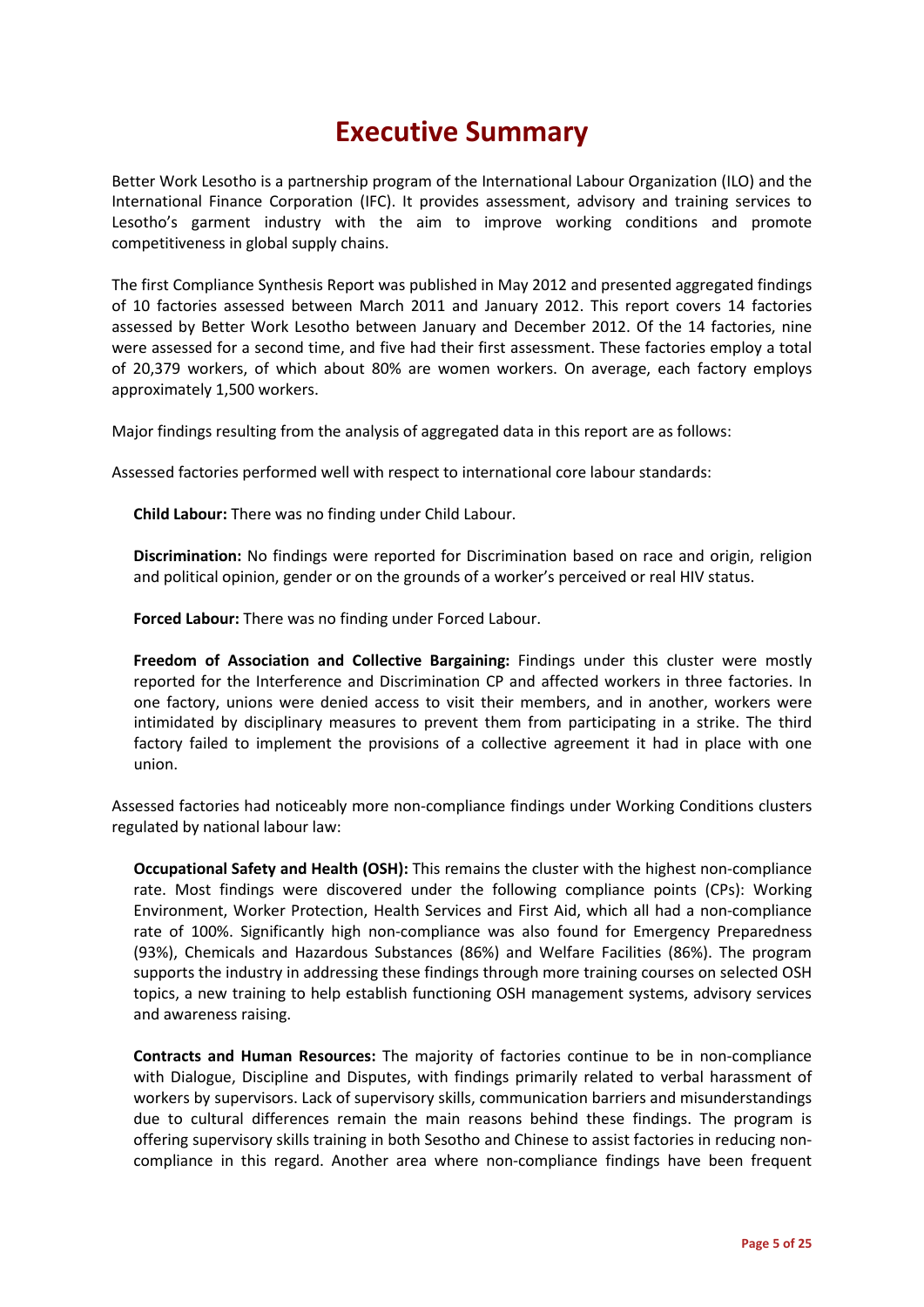relates to Employment Contracts. In 50% of assessed factories, workers did not understand the terms and conditions of their contracts, as they had not been given copies of their contracts.

**Compensation:** Findings under this cluster were mainly detected for factories not having a valid workers' compensation insurance policy and for keeping more than one accurate wage record (double books). Findings were also relatively frequent under the Overtime Wages CP, primarily due to irregularities in the payment of overtime for casual workers.

**Working Time:** 43% of assessed factories were out of compliance on issues under the Regular Hours CP, due to non-provision of one day off for casual workers, non-adherence to breaks after five hours of work and unreliable working-time record systems. In a smaller number of factories, non-compliances were recorded for not providing breastfeeding workers with one hour off per day and for excessive overtime.

Findings under the CPs for Contracts and Human Resources, Compensation and Working Time are being addressed through HR Management training and advisory services. Furthermore, the program continues to assist factories in setting up effective Performance Improvement Consultative Committees (PICCs) that play a key role in the development, implementation and monitoring of compliance improvement measures and in improving social dialogue in the workplace.

\*\*\*

Compliance performance data included in this report for nine factories that had their second assessment show improvements in compliance under Discrimination based on the grounds of a person's perceived or real HIV status, union operations (unions allowed to access workers in the factory during non-working hours), payment of Minimum Wages, OSH Management systems and all CPs under Contracts and Human Resources, the latter indicating impact of the program's HR Management training launched in May 2012.

A decline in compliance performance was measured for the CPs that cover Collective Bargaining; Overtime Wages; Paid Leave; Social Security and Other Benefits; three areas under OSH (Chemicals and Hazardous Substances, Health Services and First Aid, Worker Accommodation); and Overtime.

Of the nine factories that had a second assessment, only three showed improvements in their total compliance rate.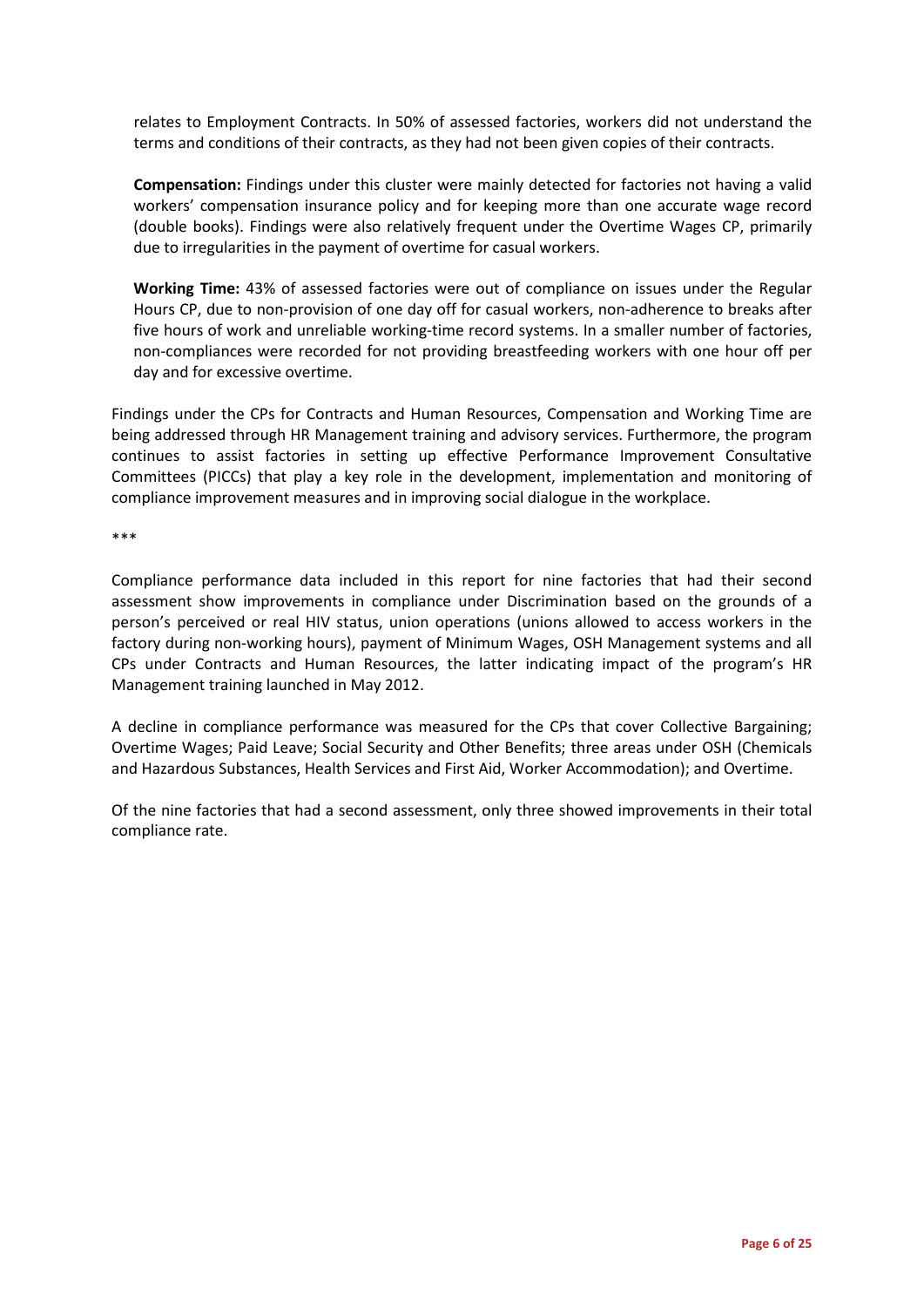# **Section I: Introduction and Methodology**

## **Introduction**

Better Work Lesotho is a partnership program of the International Labour Organization (ILO) and the International Finance Corporation (IFC). In order to strengthen the country's export position in global markets after the phasing out of the Multi-Fibre Arrangement in 2005, national stakeholders expressed their interest in a Better Work program and agreed during the program preparation phase to establish Lesotho as an ethical sourcing destination. Better Work Lesotho aims to accomplish this objective by improving compliance with ILO core labour standards and the Lesotho national labour law, and by promoting competitiveness in global supply chains.

The program is embedded in the ILO Decent Work Country Program for Lesotho (phase II), whose ultimate goal is to reduce poverty by expanding decent work opportunities in targeted export sectors. Better Work Lesotho was launched in 2010. It is financed by the United States Department of Labor (USDOL).

At the end of 2012, a total of 38 garment and 3 footwear factories employed approximately 40,000 workers<sup>[1](#page-6-0)</sup>, representing about 80% of all formal jobs in the manufacturing sector. Approximately 80– 85% of jobs in the garment and footwear sector are held by women, and it is estimated that the HIV infection rate in the sector reaches  $43\%$ <sup>[2](#page-6-1)</sup>. According to latest available official data, Lesotho continues to face a high unemployment rate of 25.[3](#page-6-2)%<sup>3</sup>.

Lesotho's garment industry continues to benefit from the preferential trade agreements under the African Growth and Opportunity Act (AGOA), which grant duty- and quota-free export of apparel products from qualifying sub-Saharan African countries into the US. Under AGOA, Lesotho's garment exports to the US grew in both value and volume terms until 2004. Since then, export volumes fell by 50% from 111,162 million m<sup>2</sup> equivalents in 200[4](#page-6-3)<sup>4</sup> to [5](#page-6-4)5,174 million m<sup>2</sup> equivalents in 2012<sup>5</sup>. Also export values experienced a decline from USD 455.4 million in 2004 to USD 241.8 million in 2012<sup>[6](#page-6-5)</sup>. Over the same period, the workforce employed in the garment industry decreased by 12,650—a decline of about 25%. In spite of this downward trend, Lesotho remains the leading sub-Saharan African garment exporter to the US under AGOA in value terms.

Garment factories are owned and managed predominantly by Taiwanese or South African companies. A high percentage of factory mid-level management and supervisors are foreign nationals, including Taiwanese, Chinese, South Africans and Mauritians, whereas floor-level workers are all Basotho nationals. There is no garment factory in the country owned and managed by Basotho nationals. Garment factories are located in the country's two major industrial areas: around the capital Maseru and around Maputsoe, a district town situated in the northern part of the country.

Better Work Lesotho continues to operate within an environment characterized by economic challenges for Lesotho's garment industry, mainly caused by strong competition from Asian garmentexporting nations. The extension of the AGOA third-country fabric provision (a trade preference that allows apparel manufacturers to use non-African produced fabric) until 2015 has alleviated some of

<span id="page-6-1"></span><span id="page-6-0"></span><sup>&</sup>lt;sup>1</sup> Lesotho National Development Corporation (LNDC), January 2013.<br>
<sup>2</sup> As per information of the Alliance of Lesotho Apparel to Fight AIDS (ALAFA), March 2013<br>
<sup>3</sup> Lesotho Integrated Labour Force Survey, 2008 (p.102).<br>
<sup></sup>

<span id="page-6-2"></span>

<span id="page-6-3"></span>

<span id="page-6-4"></span><sup>&</sup>lt;sup>5</sup> Data for January to October 2012; secondary source: LNDC, 2013 (primary source: US-Africa Trade Report, January 2013)<br><sup>6</sup> Data for January to October 2012; secondary source: LNDC, 2013 (primary source: US-Africa Trade

<span id="page-6-5"></span>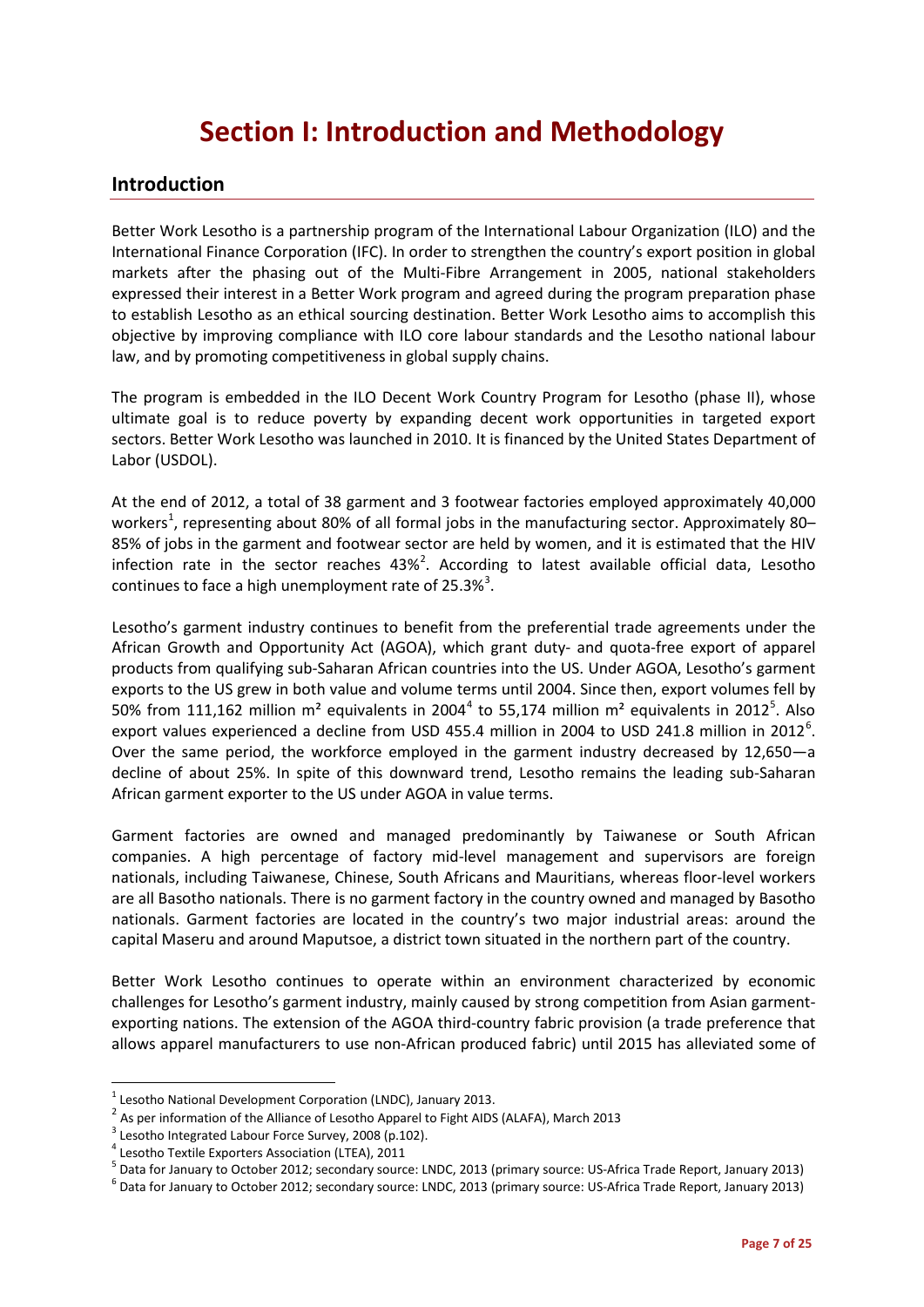the pressure on the industry, which faced a decline in orders in the first half of 2012 due to uncertainty around the extension of this AGOA agreement. However, latest data by the Lesotho National Development Corporation show a substantial rise in employment of 12.6% for the garment sector in the last quarter of 2012, indicating an increase in orders after the renewal of the AGOA third-country fabric provision.

As of February 2013, 24 factories (or 58%) out of a total of 41 in the country had enrolled in the Better Work Lesotho program under a voluntary approach. They cover 70% of the country's workforce in footwear and garments. With the exception of four factories, they primarily export to the United States. A rising number of factories that in the past only exported to the US market now actively seek business with South African retailers, either directly or through their agents, to diversify their business operations and become less dependent on the US market. The vast majority of factories under South African ownership and management (14 out of 18 factories) continue to remain outside the program, which more or less limits the program's labour compliance reporting to factories exporting to the US market.

Prior to the start of the program national stakeholders committed themselves to implement the program industry-wide to enhance its effectiveness and build a credible reputation for socially responsible manufacturing throughout the garment industry. Given the slow pace of supplier subscriptions under a voluntary approach, which is delaying the industry-wide roll out of the program, the Government has decided to mandate participation in Better Work Lesotho. Based on announcements by the Government, it was anticipated that a legal provision for mandatory participation would come into effect in form of a gazette after the 2012 national elections held in May. As of now, the Government has not pursued any further steps in this respect, and a mandatory regulation is still pending.

This report provides an analysis of compliance assessments conducted in 14 factories between January and December 2012. It continues to illustrate assessment findings in Taiwanese-owned factories; only one out of these 14 factories is operating under South African ownership and management. Assessed factories cover 54% of the garment industry's workforce.

## **Institutional Context**

Better Work Lesotho works closely with national program stakeholders and international buyers through different committees and forums.

At national level, the program is advised by a tripartite Project Advisory Committee (PAC). The Committee continues to meet on a quarterly basis to discuss progress and challenges in program implementation and key issues relating to labour compliance, industrial relations and the industry's competitiveness (where it is within the scope of the program). The Government is represented in the PAC through the Ministry of Labour and Employment (MoLE), the Ministry of Trade, Industry, Cooperatives and Marketing, and the Lesotho National Development Corporation. Employer representatives include the Lesotho Textile Exporters Association and the Association of Lesotho Employers and Business. Garment industry workers are represented by the five sectoral unions, including the Lesotho Clothing and Allied Workers' Union, the Factory Workers' Union, the National Union of Textile, the United Textile Employees and Lentsoe Le Sechaba (The Voice of Workers).

In consultation with PAC members, the program drafted a "zero tolerance" protocol, to be signed by the MoLE and Better Work Lesotho. In response to non-compliance findings in the first Compliance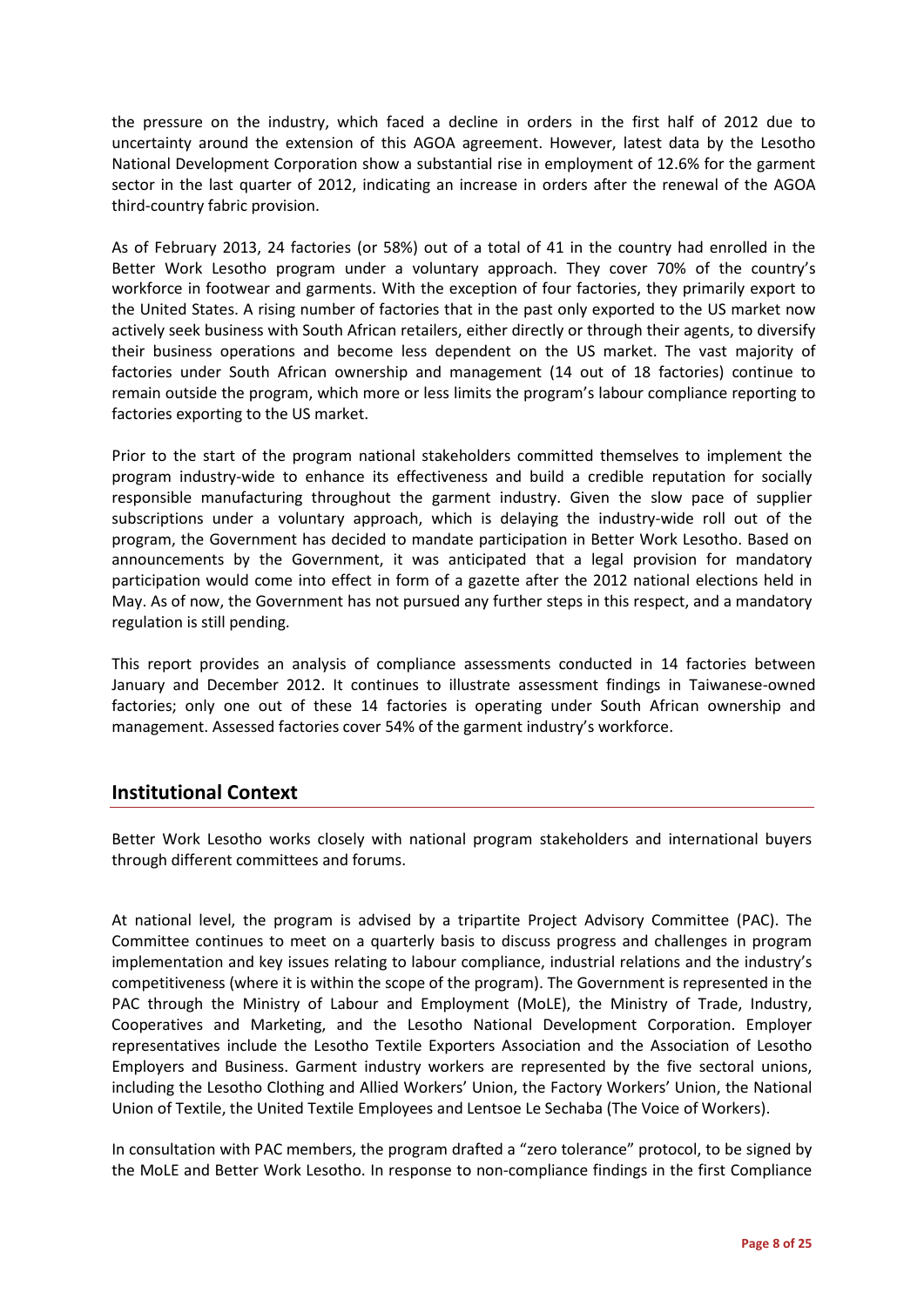Synthesis Report (May 2012), PAC members wished to include as zero-tolerance issues: verbal harassment, discrimination on the grounds of a worker's perceived or real HIV status, and occupational safety and health issues that pose an imminent risk to workers' health and lives (including severe fire safety issues), in addition to human rights violations relating to child and forced labour. The protocol has been submitted to the MoLE for its signature.

At factory level, the program has extended its engagement through Performance Improvement Consultative Committees (PICCs), established in 13 factories covered in this report. PICCs consist of an equal number of management and worker representatives (the latter comprising shop stewards from unions represented in the factory and a smaller number of non-organized workers). PICCs are tasked with the development, implementation and monitoring of factory improvement plans to address areas of non-compliance as identified in the factory assessments. By having a bipartite structure, PICCs also aim to improve social dialogue in the workplace and promote effective workplace cooperation. While overall the performance of PICCs still needs to be strengthened, in a number of factories they have been contributing effectively to the remediation of non-compliances, in particular with respect to selected OSH issues. Also, based on feedback from surveyed factory management, PICCs lead to improved communication between management and workers.

The annual Buyers' Forum held in Maseru in the month of October complements the consultation mechanisms the program has established with national stakeholders. The Forum provides a platform for buyers to discuss details of cores service delivery and meet with national stakeholders. In between the annual Forums, Better Work Lesotho communicates regularly with buyers and updates them on program as well as broader sectoral developments. So far only US brands are supporting the program, while South African retailers sourcing from Lesotho have not yet joined.

With respect to Labour Administration reforms, the MoLE is still in the process of finalizing a revision of the Lesotho Labour Code Order 1992 that was initially drafted in 2006. The draft bill suggests important amendments relating to, among others, non-discrimination, minimum wage setting, unfair dismissal, union rights and law enforcement. Furthermore, it includes substantive amendments in the area of occupational safety and health (OSH). In view of the continuing high noncompliance rates found under OSH, the delay in passing the amendment contributes to the persistence of non-compliances in this area. It is hoped that the bill will be finalized and approved by Cabinet as soon as possible.

Also, the current Labour Code (section 134) does not require an employer to pay maternity leave. Industry and service sectors, upon individual negotiation with sectoral unions, have had to agree on the number of weeks of paid maternity leave outside the Labour Code. The outcome of these negotiations is included in the Labour Code Wages (Amendment) Order, published annually in the form of a gazette to announce the new minimum wages. As per this Wages (Amendment) Order, an employee in textile, clothing and leather manufacturing is entitled to receive two weeks of paid maternity leave, whereas employees in other sectors (including construction, wholesale, retail, hospitality, funeral and cleaning services, transport, small business and domestic work) are entitled to receive twelve weeks of paid maternity leave.

In the course of finalizing the Labour Code revision or by other policy means, such as a Social Security Scheme that the MoLE is in the process to develop, the Ministry could consider promoting a decent level of paid maternity leave for all women workers covered under the Labour Code, independent of the sector they are working in.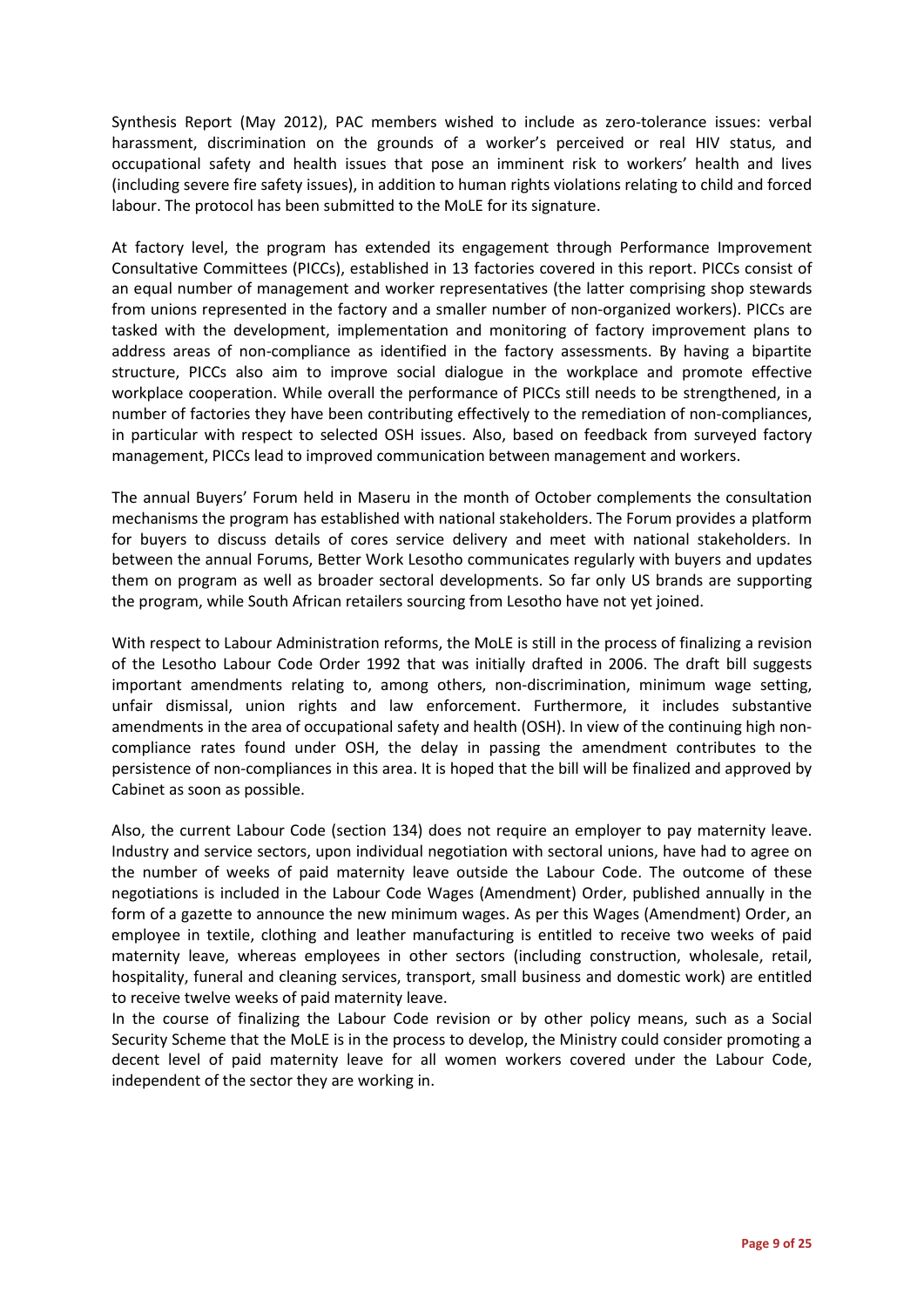## **Better Work Methodology**

Better Work carries out factory assessments to monitor compliance with international labour standards and national labour law. In its factory and industry-level reports, it highlights *noncompliance* findings. Better Work reports these figures to help factories easily identify areas in need of improvement. Collecting and reporting this data over time will help factories demonstrate their commitment to improving working conditions.

Better Work organizes reporting into eight areas, or clusters, of labour standards. Four of the clusters are based on fundamental rights at work regarding child labour, discrimination, forced labour, and freedom of association and collective bargaining. In 1998, member states, workers, and employer representatives at the International Labour Organization identified fundamental principles and rights at work regarding these four issues based on eight very widely ratified International Labour Conventions (29, 87, 98, 105, 100, 111, 138, and 182). These Conventions provide the baseline for compliance with the fundamental rights clusters across all Better Work country programs.

The four other clusters monitor compliance with standards primarily set by national law, so they vary from country to country. This set consists of compensation, contracts and human resources, occupational safety and health, and working time.

Each of the eight clusters is divided into its key components. These components are known as compliance points (CPs). Each CP contains specific questions that may vary from country to country. The detailed list of CPs within each cluster is indicated in the table below.

|                           | <b>Compliance Clusters</b> |                                  |                  | <b>Compliance Points</b>                      |  |  |  |
|---------------------------|----------------------------|----------------------------------|------------------|-----------------------------------------------|--|--|--|
|                           | $\mathbf{1}$               | Child Labour                     | 1.               | <b>Child Labourers</b>                        |  |  |  |
|                           |                            |                                  | $\overline{2}$ . | <b>Unconditional Worst Forms</b>              |  |  |  |
|                           |                            |                                  | 3.               | <b>Hazardous Work</b>                         |  |  |  |
|                           |                            |                                  | 4.               | Documentation and Protection of Young Workers |  |  |  |
| Core Labour Standards     | $\overline{2}$             | Discrimination                   | 5.               | Race and Origin                               |  |  |  |
|                           |                            |                                  | 6.               | Religion and Political Opinion                |  |  |  |
|                           |                            |                                  | 7.               | Gender                                        |  |  |  |
|                           |                            |                                  | 8.               | <b>Other Grounds</b>                          |  |  |  |
|                           | 3                          | <b>Forced Labour</b>             | 9.               | Coercion                                      |  |  |  |
|                           |                            |                                  | 10.              | <b>Bonded Labour</b>                          |  |  |  |
|                           |                            |                                  |                  | 11. Forced Labour and Overtime                |  |  |  |
|                           |                            |                                  | 12.              | Prison Labour                                 |  |  |  |
|                           | 4                          | Freedom of Association and       |                  | 13. Union Operations                          |  |  |  |
|                           |                            | <b>Collective Bargaining</b>     |                  | 14. Interference and Discrimination           |  |  |  |
|                           |                            |                                  | 15.              | <b>Collective Bargaining</b>                  |  |  |  |
|                           |                            |                                  |                  | 16. Strikes                                   |  |  |  |
|                           | 5                          | Compensation                     |                  | 17. Minimum wages                             |  |  |  |
|                           |                            |                                  |                  | 18. Overtime wages                            |  |  |  |
|                           |                            |                                  |                  | 19. Premium Pay                               |  |  |  |
|                           |                            |                                  |                  | 20. Method of Payment                         |  |  |  |
|                           |                            |                                  |                  | 21. Wage Information, Use and Deduction       |  |  |  |
|                           |                            |                                  | 22.              | Paid Leave                                    |  |  |  |
|                           |                            |                                  |                  | 23. Social Security and Other Benefits        |  |  |  |
|                           | 6                          | Contracts<br><b>Human</b><br>and |                  | 24. Employment Contracts                      |  |  |  |
|                           |                            | Resources                        |                  | 25. Contracting Procedures                    |  |  |  |
| <b>Working Conditions</b> |                            |                                  | 26.              | Termination                                   |  |  |  |
|                           |                            |                                  | 27.              | Dialogue, Discipline and Disputes             |  |  |  |
|                           | 7                          | Occupational<br>Safety<br>and    |                  | 28. OSH Management Systems                    |  |  |  |
|                           |                            | Health                           |                  | 29. Chemicals and Hazardous Substances        |  |  |  |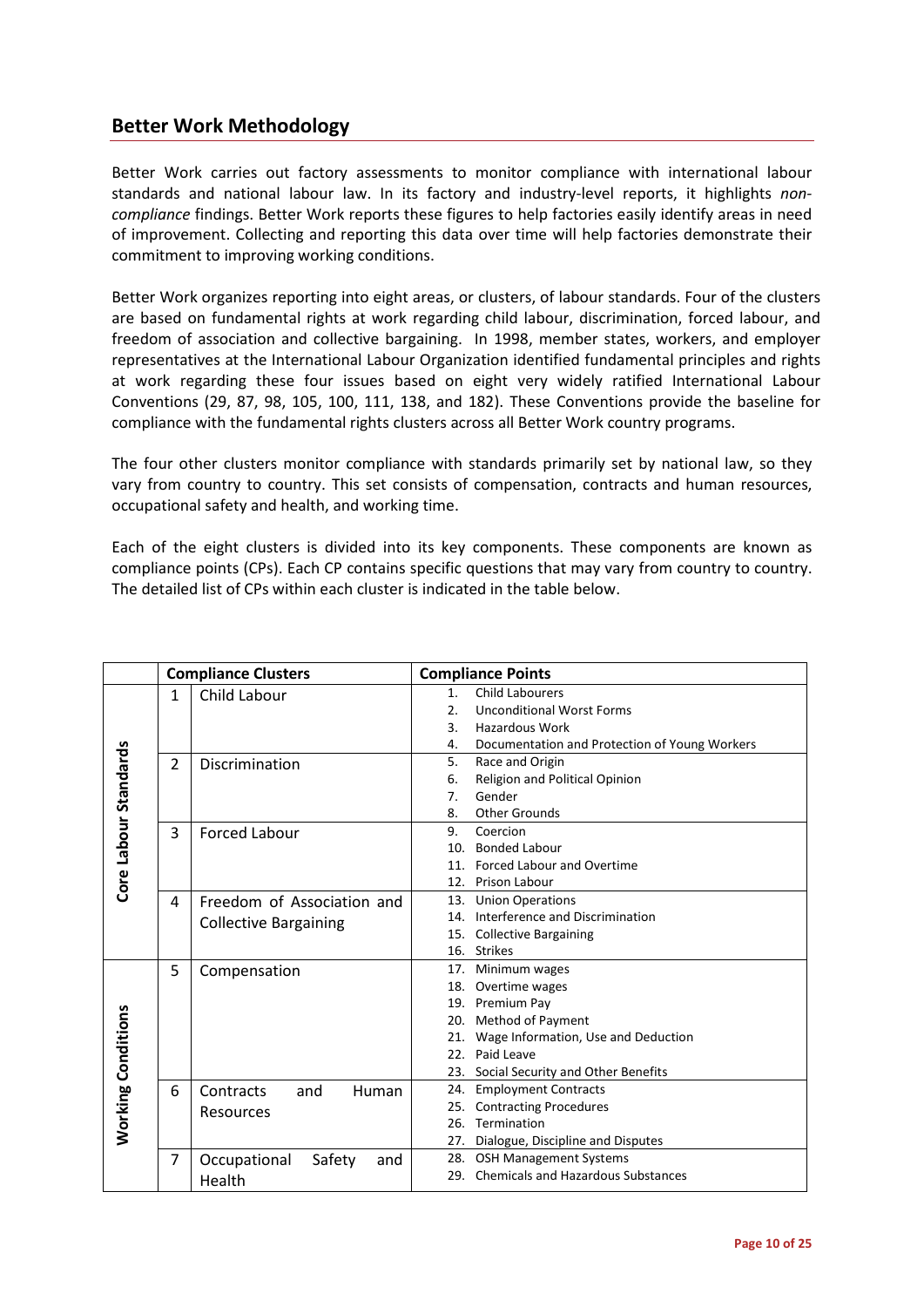|   |                     | 30. Worker Protection             |
|---|---------------------|-----------------------------------|
|   |                     | 31. Working Environment           |
|   |                     | 32. Health Services and First Aid |
|   |                     | 33. Welfare Facilities            |
|   |                     | 34. Worker Accommodation          |
|   |                     | 35. Emergency Preparedness        |
| 8 | <b>Working Time</b> | 36. Regular Hours                 |
|   |                     | 37. Overtime                      |
|   |                     | 38. Leave                         |

# **Calculating Non-Compliance**

Better Work calculates **non-compliance rates** for each factory and reports these in individual factory reports. The non-compliance rate is reported for each subcategory, or compliance point, within a cluster. A compliance point is reported to be non-compliant if even one question within it is found in non-compliance.

In public synthesis reports, Better Work calculates the average non-compliance rates for all participating factories in each of these same sub-categories. For example, an average noncompliance rate of 100% means that all participating factories were found to have a violation in that area.

While it is a strict indicator, the non-compliance rate is useful for Better Work to aggregate and compare data across countries. However, this number is not sufficient to fully describe the specific issues that enterprise advisors have observed during their assessment. For this reason, tables presenting average non-compliance findings at the question level are also presented in Section II with the title of **In Focus Tables**. These tables, showing the number of factories found to be noncompliant to individual questions, allow the reader to fully appreciate the specific challenges in compliance identified in factory assessments.

# **Note on the factories represented in this report**

Better Work compiles synthesis reports approximately every six months for each of its country programs. The synthesis report presents a snapshot of the non-compliance situation in the participating industry of the respective country. The rates presented in the synthesis report refer to participating industry averages. As factories are assessed once per year, in some cases the data included in the synthesis reports is older than six months.

This synthesis report presents the aggregated findings of 14 factory assessments, including five first and nine second assessments, conducted by Better Work Lesotho between January and December 2012.

## **Limitations in the assessment process**

Assessments carried out by Better Work Lesotho are based on a comprehensive set of questions (250 in total) that cover core labour standards and national labour law requirements (as mentioned above). Each factory assessment report is based on the analysis of observations, document review and management and worker interviews carried out during the two assessment days. Factories are given five working days to review the report and comment on findings.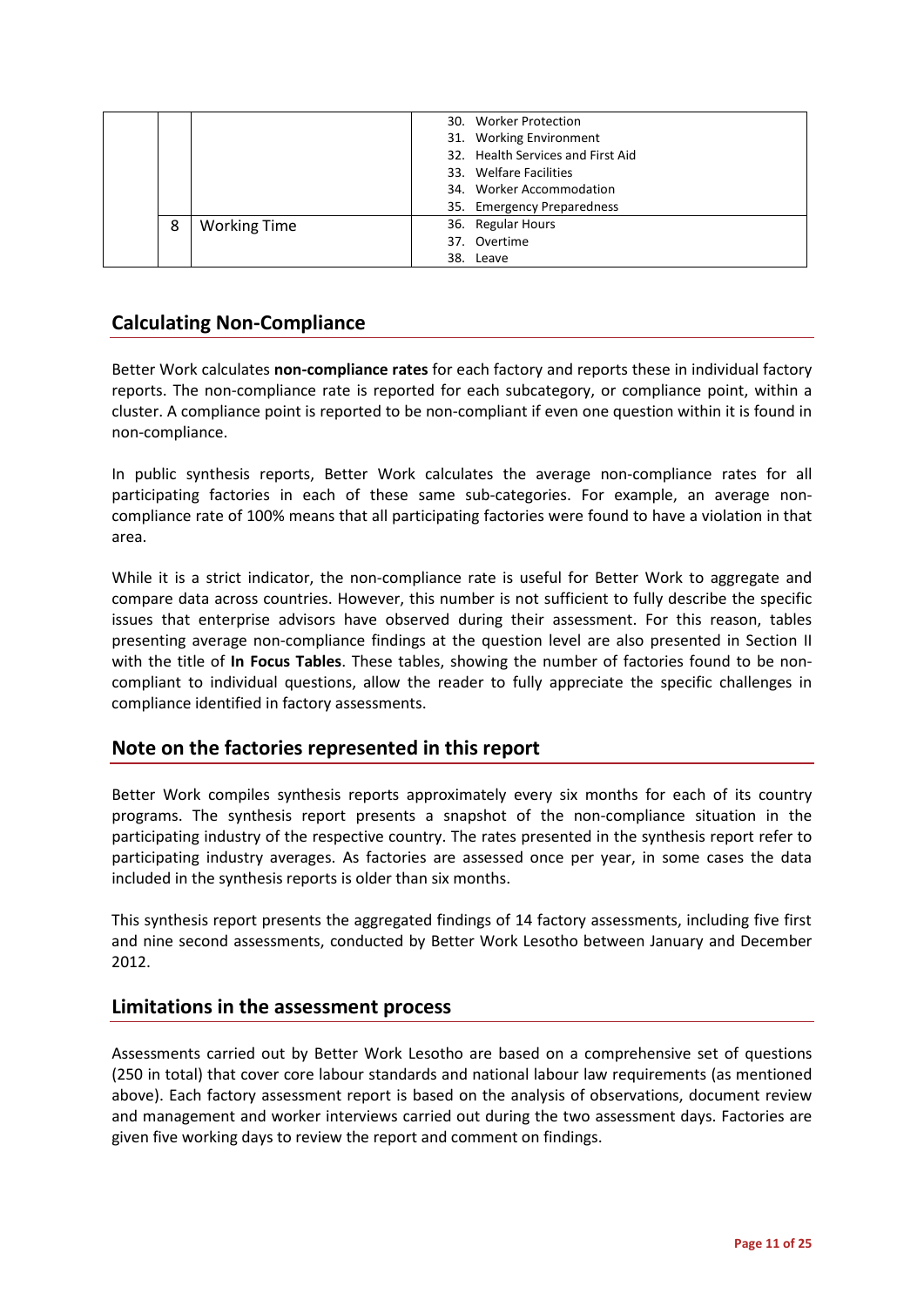Worker interviews conducted during the assessment process are held onsite, either in a private room within the factory building or outside the building (yard, canteen area). As all workers are Basotho, the interviews can be held in the national language, Sesotho. No interpreter is required. Workers in the garment industry, in general, are open toward answering the assessment questions and are vocal in voicing grievances.

Nevertheless, worker focus group discussions conducted offsite for the program's impact assessment baseline in 2011 brought up issues that have not been uncovered in the assessment interviews. For example, sexual harassment is one of the most sensitive and most difficult issues to detect during factory assessments. It is often unreported due to fear of retaliation, power imbalance between victim and perpetrator, as well as cultural perceptions of stigma associated with it. However, during Better Work Lesotho's impact assessment focus groups, female workers recalled situations where they felt uncomfortable due to advances from a male supervisor, fearing that if they refused him, they would face repercussions. In addition, talking about discrimination on the ground of HIV/AIDS is a sensitive issue that workers may want to avoid, particularly where it requires the disclosure of the worker's own status or that of co-workers.

The program will provide specific training to the Enterprise Advisers on how to find sensitive issues during worker interviews (i.e. discrimination and sexual harassment). In June 2012, Enterprise Advisers participated in an advanced training on how to discover and investigate Freedom of Association-related non-compliances. A refresher training will be conducted in June 2013 and will also include sessions on discrimination.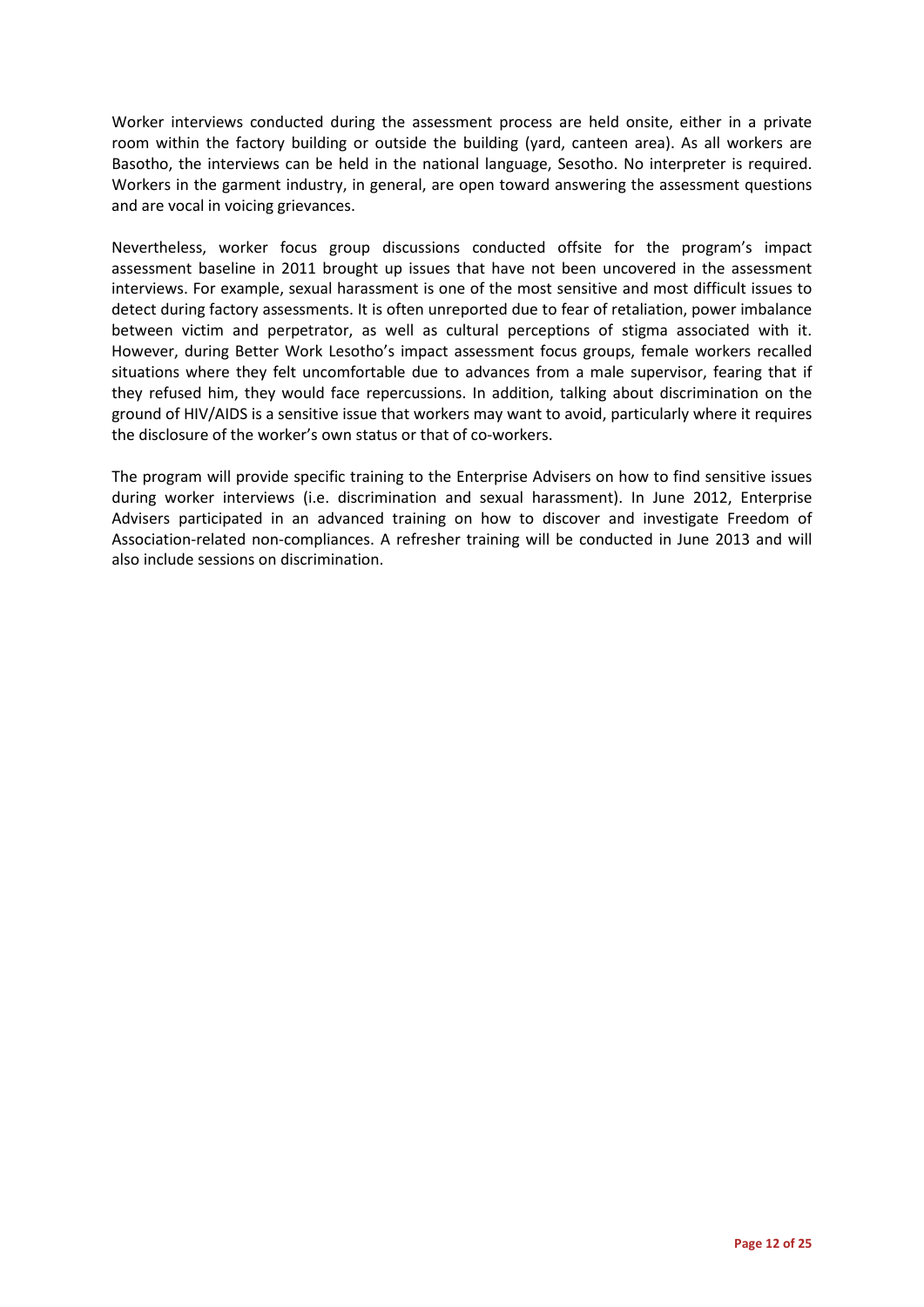# **Section II: Findings**

## **Average Non-Compliance Rates**

Chart 1 provides an overview of average non-compliance rates for factories covered in this report with the number of factories in non-compliance with each CP in brackets. Key findings are provided below, followed by a section with additional details.

### **In the areas of Core Labour Standards:**

**Child Labour:** No cases of child labour were detected.

**Discrimination:** There were no non-compliance findings relating to Discrimination based on race and origin, religion and political opinion, gender or a person's perceived or real HIV status.

**Forced Labour:** No findings were uncovered with respect to coercion, bonded labour, forced labour and overtime or prison labour.

**Freedom of Association:** A small number of factories had non-compliance findings under this cluster. Cases of discrimination against union members were found in three factories. One factory was cited for non-compliances regarding Union Operations because of having denied unions' access to visit their members and another for intimidating workers to prevent them from participating in a strike. One factory had a finding concerning Collective Bargaining, as it failed to implement the provisions of a collective agreement in force.

### **In the areas of Working Conditions (national law):**

For a description and analysis of findings under the four Working Conditions clusters (Compensation, Contracts and Human Resources, Occupational Safety and Health, Working Time) please see the chapter Detailed Findings.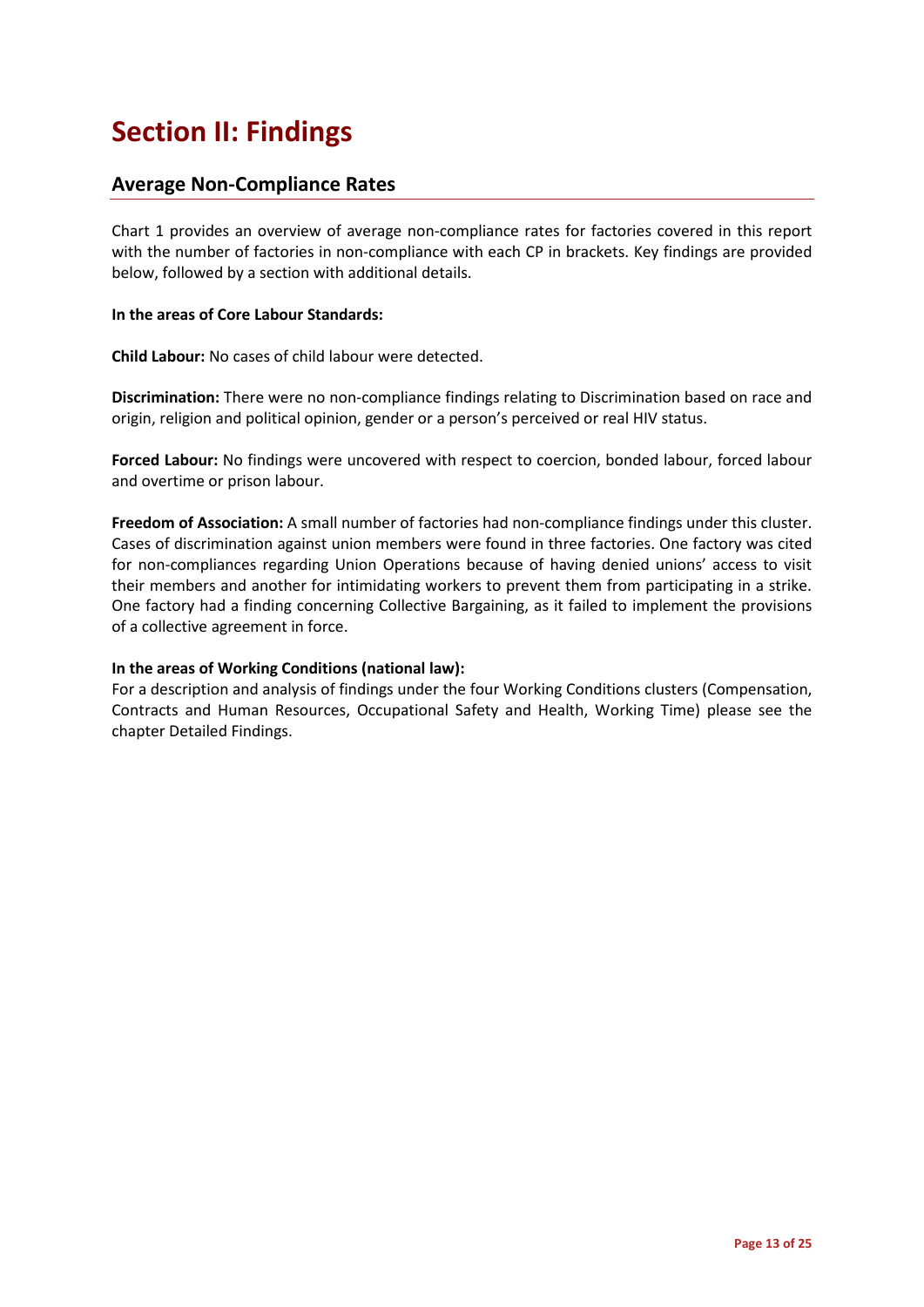### **Chart 1: Average non-compliance rates**

|                                   | Unconditional Worst Forms                     |           |                |            |            |            |            |     |            |          |             |
|-----------------------------------|-----------------------------------------------|-----------|----------------|------------|------------|------------|------------|-----|------------|----------|-------------|
| Labour<br>Child                   | Hazardous Work                                |           |                |            |            |            |            |     |            |          |             |
|                                   | Documentation and Protection of Young Workers |           |                |            |            |            |            |     |            |          |             |
|                                   | Child Labourers                               |           |                |            |            |            |            |     |            |          |             |
|                                   | Religion and Political Opinion                |           |                |            |            |            |            |     |            |          |             |
| 5                                 | Race and Origin                               |           |                |            |            |            |            |     |            |          |             |
| Discriminati                      | Other Grounds                                 |           |                |            |            |            |            |     |            |          |             |
|                                   | Gender                                        |           |                |            |            |            |            |     |            |          |             |
|                                   | Prison Labour                                 |           |                |            |            |            |            |     |            |          |             |
| Forced<br>Labour                  | Forced Labour and Overtime                    |           |                |            |            |            |            |     |            |          |             |
|                                   | Coercion                                      |           |                |            |            |            |            |     |            |          |             |
|                                   | Bonded Labour                                 |           |                |            |            |            |            |     |            |          |             |
|                                   | Union Operations                              | $7\%$ (1) |                |            |            |            |            |     |            |          |             |
| Bargaining<br>Collective          | Strikes                                       | $7\%$ (1) |                |            |            |            |            |     |            |          |             |
| pue                               | Interference and Discrimination               |           |                | $21\%$ (3) |            |            |            |     |            |          |             |
| Freedom of<br>Association         | <b>Collective Bargaining</b>                  | $7\%$ (1) |                |            |            |            |            |     |            |          |             |
|                                   | Wage Information, Use and Deduction           |           |                |            | $36\%$ (5) |            |            |     |            |          |             |
|                                   | Social Security and Other Benefits            |           |                |            |            | $43\%$ (6) |            |     |            |          |             |
|                                   | Premium Pay                                   |           |                |            |            |            |            |     |            |          |             |
|                                   | Paid Leave                                    |           |                | $21\%$ (3) |            |            |            |     |            |          |             |
|                                   | Overtime Wages                                |           |                | $29\%$ (4) |            |            |            |     |            |          |             |
| Compensation                      | Minimum Wages                                 |           | 14% (2)        |            |            |            |            |     |            |          |             |
|                                   | Method of Payment                             |           | 14% (2)        |            |            |            |            |     |            |          |             |
|                                   | Termination                                   |           | $14\%$ (2)     |            |            |            |            |     |            |          |             |
|                                   | <b>Employment Contracts</b>                   |           |                |            |            | $50\% (7)$ |            |     |            |          |             |
| Contracts                         | Dialogue, Discipline and Disputes             |           |                |            |            |            |            |     | $79\%(11)$ |          |             |
| and Human<br>Resources            | <b>Contracting Procedures</b>                 |           |                |            |            |            |            |     |            |          |             |
|                                   | Working Environment                           |           |                |            |            |            |            |     |            |          | 100% (14    |
|                                   | Worker Protection                             |           |                |            |            |            |            |     |            |          | 100% (14)   |
|                                   | Worker Accommodation                          |           |                |            | $36\%$ (5) |            |            |     |            |          |             |
|                                   | <b>Welfare Facilities</b>                     |           |                |            |            |            |            |     |            | 86% (12) |             |
| Occupational Safety<br>and Health | OSH Management Systems                        |           |                |            |            |            | $57\%$ (8) |     |            |          |             |
|                                   | Health Services and First Aid                 |           |                |            |            |            |            |     |            |          | 100% (14)   |
|                                   | <b>Emergency Preparedness</b>                 |           |                |            |            |            |            |     |            |          | $93\% (13)$ |
|                                   | Chemicals and Hazardous Substances            |           |                |            |            |            |            |     |            | 86% (12) |             |
|                                   | Regular Hours                                 |           |                |            |            | $43\%$ (6) |            |     |            |          |             |
| Time                              | Overtime                                      |           |                | $21\%$ (3) |            |            |            |     |            |          |             |
| Working                           | Leave                                         |           |                | 29% (4)    |            |            |            |     |            |          |             |
|                                   |                                               |           |                |            |            |            |            |     |            |          |             |
|                                   | 0%                                            | 10%       | 20%            | 30%        | 40%        | 50%        | 60%        | 70% | 80%        | 90%      | 100%        |
|                                   |                                               |           | non-compliance |            |            |            |            |     |            |          |             |
|                                   |                                               |           |                |            |            |            |            |     |            |          |             |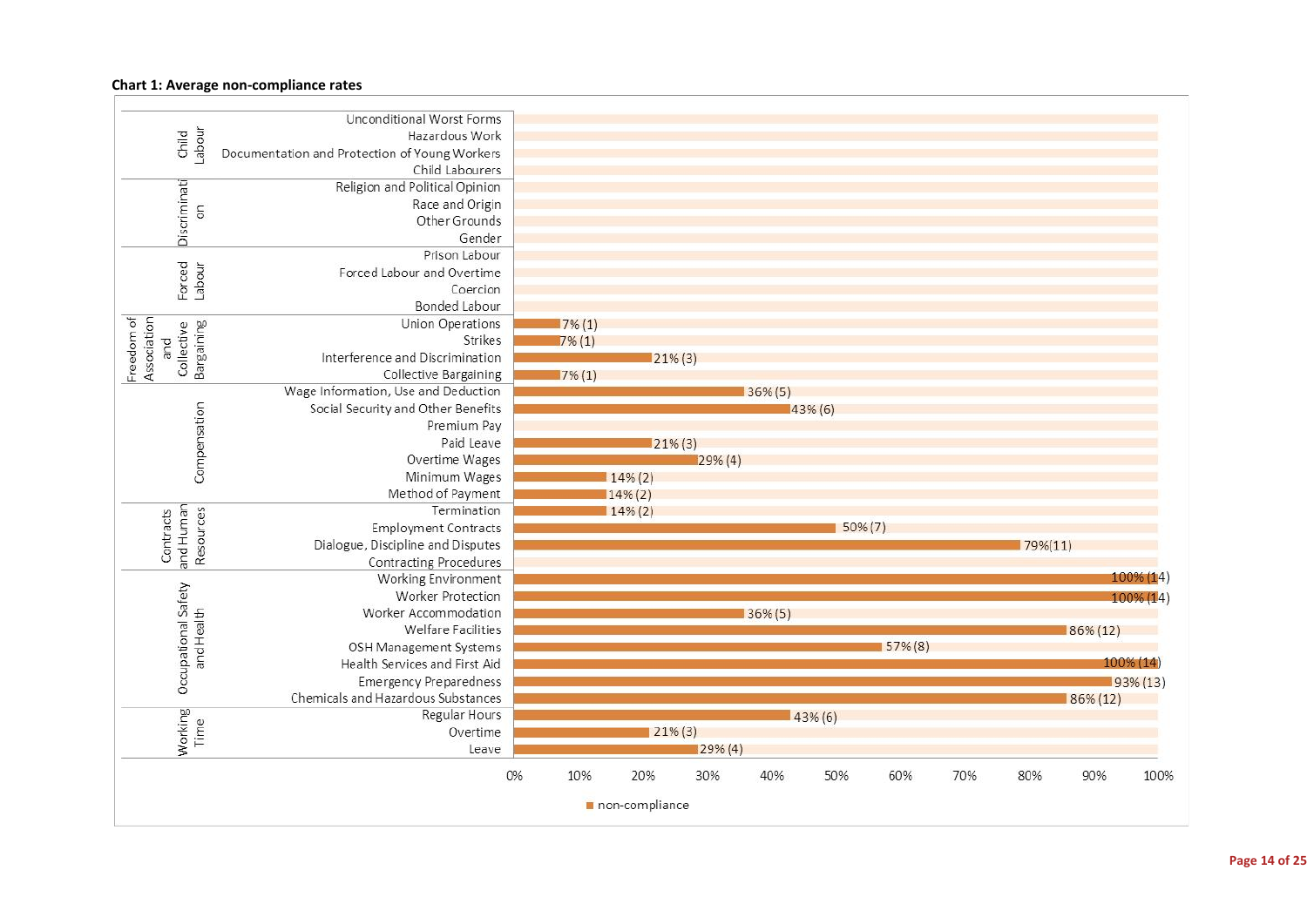# **Detailed Findings**

This section describes the levels of non-compliance across participating factories for each subsection (Compliance Point) within each of the eight categories of labour standards covered by the Better Work Lesotho assessments. Through the In Focus Tables, it presents detailed findings at the question level for a number of Compliance Points.

### **1. Core Labour Standards**

### **a. Child Labour**

Better Work Lesotho did not find any non-compliance findings in the Child Labour cluster.

In all assessed factories, document review indicated that workers were at least 18 when they were hired.

### **b. Discrimination**

There were no Discrimination findings in the reporting period.

### **c. Forced Labour**

There were no Forced Labour findings in the reporting period.

### **d. Freedom of Association and Collective Bargaining**

Regarding Union Operations, in one factory it was found that workers were not allowed to organize collectively, be it in form of a union or a workers' committee. Also, union representatives did not have access to the workers in the workplace. Management did not respond to the union's request to meet with workers during non-working hours.

The 21% non-compliance rate in Interference and Discrimination is explained by: one factory in which a supervisor promised workers good treatment as an incentive for not joining a union or engaging in union activities; two factories where the employer punished workers for joining a union or engaging in union activities by demoting them; and two factories where management or supervisors verbally harassed shop stewards when they are following up on workers' grievances.

In one factory, the employer failed to implement the provisions of an agreement in force with one union that allows workers to work overtime to compensate for lost income on paydays where the factory closes at noon.

In terms of Strikes, in one factory the employer prevented workers from participating in strikes by threatening them with disciplinary action, without differentiating between legal and illegal strike action.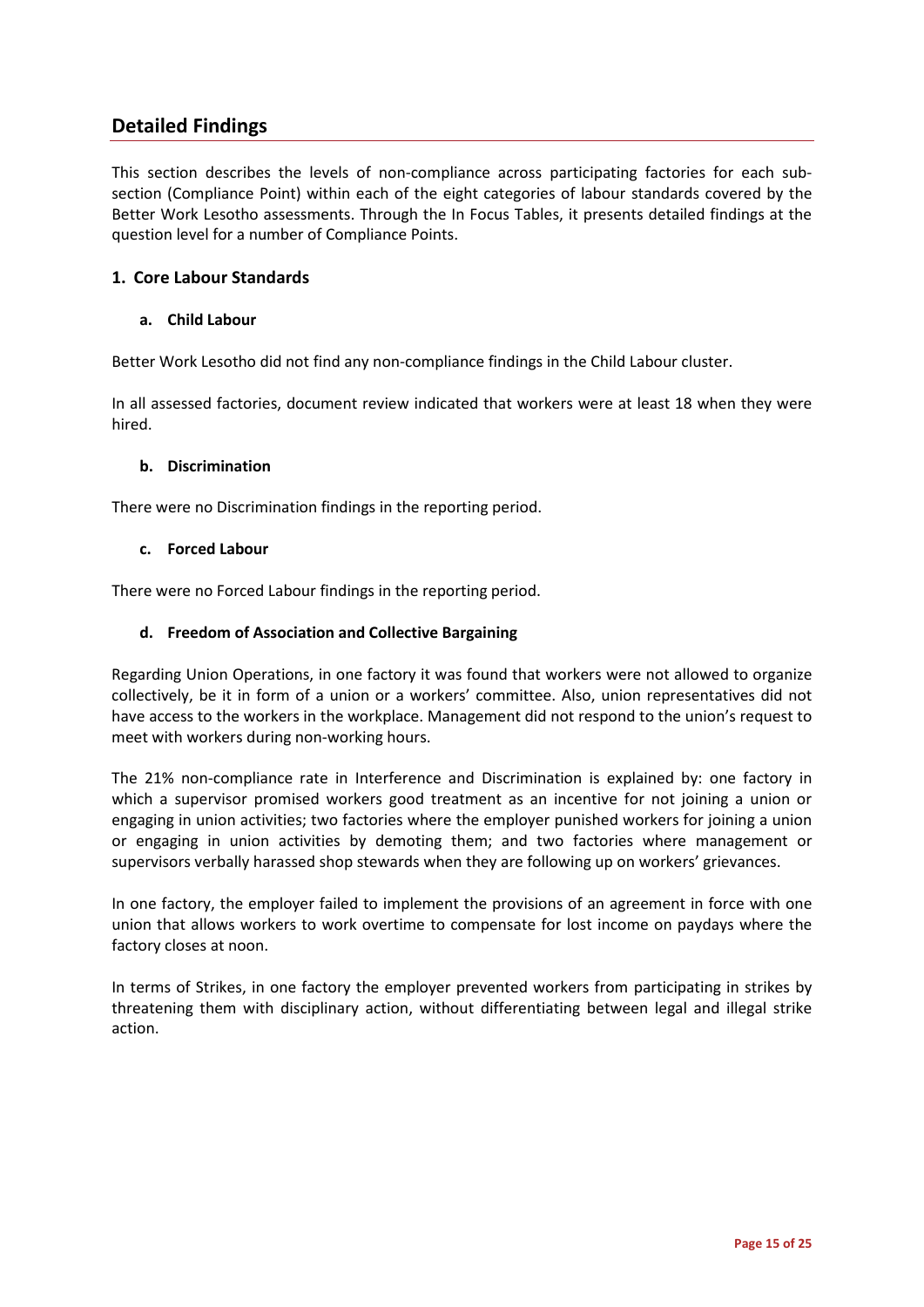## **2. Working Conditions**

### **e. Compensation**

There are a number of non-compliance findings related to compensation issues. The highest noncompliance rate was under Social Security and Other Benefits (43%), followed by Wage Information, Use and Deduction (36%).

The main issue regarding social security is employers not having insurance to cover work-related injuries and illnesses, as they failed to renew the insurance policy on time. Five factories were noncompliant with this requirement. Also, in one factory, the employer did not provide transport for workers coming to work or returning home between 8pm and 5am.

Non-compliance in Wage Information is mainly due to five factories having wage records that did not show the full amount of overtime worked (double books).

Two factories did not pay minimum wages correctly, the reason being non-adjustment of workers' minimum wage after completion of their first 12 months with the same employer. The Overtime Wages CP has a 29% non-compliance rate due to four factories in which the employer did not pay permanent or casual workers the correct wages for all ordinary overtime hours worked (including overtime worked at night), for public holidays and for weekly rest days. In three factories respectively it was found that either sick leave or maternity leave or a one hour leave for breastfeeding mothers was not paid as per legal requirements.

Regarding Method of Payment, two factories did not pay wages on time: in one factory the security guard's payment was delayed, whereas another one failed to pay overtime wages in a timely manner.

### **f. Contracts and Human Resources**

Within this cluster, the highest non-compliance rate is in the Dialogue, Discipline and Disputes CP (79% non-compliance rate). This is due to workers in 11 factories being verbally harassed by supervisors who use inappropriate, offending language in their communication with workers. Verbal harassment of workers by supervisors, whether intentional or because of communication barriers or cultural differences and misunderstandings (in case of migrant supervisors), continues to represent one of the major assessment findings identified for the garment industry in Lesotho.

The program has started to offer training on supervisory skills in both Sesotho/English and Chinese; however, as remediation of this issue involves behavior change, so far only a few factories were able to address it successfully through repeated training and follow-up measures, including disciplinary action.

Other findings under this CP relate to the handling of grievances and disputes. Two factories did not have grievance handling procedures in place, and in one factory the resolution of grievances was not done in compliance with legal requirements. Also, disciplinary measures applied in one factory, were not in compliance with the Code of Good Practice.

In terms of Employment Contracts, workers in seven factories did not understand the terms and conditions of their employment and were not given photocopies of their contracts.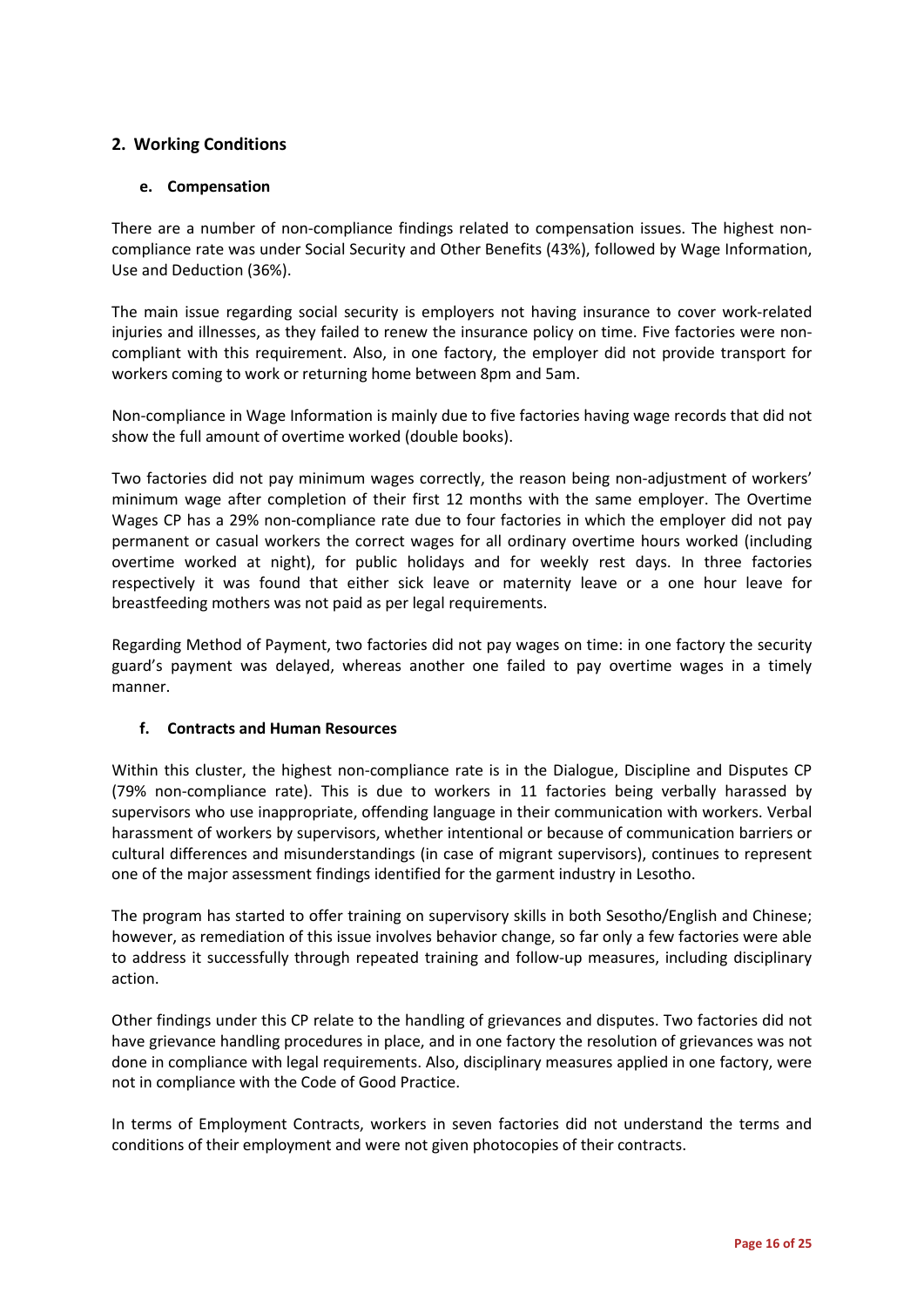Non-compliances regarding Termination were found in two factories. In one factory, workers were terminated for invalid reasons: after they had been terminated, they brought their case to the Directorate of Dispute Prevention and Resolution, which decided that they should be reinstated. In another factory, workers were not given the opportunity to defend themselves prior to being terminated due to performance issues.

### **g. Occupational Safety and Health**

Occupational Safety and Health has the highest concentration of non-compliance findings. In six of the eight compliance points under this cluster, the average non-compliance rate is exceeding 80%. The following In Focus tables illustrate the frequency of non-compliances under selected compliance points.

The average non-compliance rate under the CP for Chemicals and Hazardous Substances is 86%. Non-compliances were most frequently caused by missing material safety data sheets and no soap in toilets (8 factories), as well as unsafe storage of chemicals (missing or inadequate secondary containments) and no record keeping of chemicals and hazardous substances (seven factories). Five factories had not labeled their chemicals properly (missing labels or translations), and two factories respectively had not taken any action to limit workers' exposure to chemical substances and train workers in handling chemicals.

| <b>Question</b>                                                                                            | Number of<br>factories out of<br>compliance |
|------------------------------------------------------------------------------------------------------------|---------------------------------------------|
| Are emergency exits and escape routes clearly marked and posted in the<br>workplace?                       | 12                                          |
| Are the emergency exits accessible, unobstructed and unlocked during<br>working hours, including overtime? | 10                                          |
| Are there enough emergency exits?                                                                          | 3                                           |
| Does the employer conduct periodic emergency drills?                                                       |                                             |
| Does the workplace have a fire alarm system?                                                               | 1                                           |
| Does the workplace have adequate fire-fighting equipment?                                                  | 11                                          |
| Has the employer trained an appropriate number of workers to use the<br>fire-fighting equipment?           |                                             |

### <span id="page-16-0"></span>**In Focus 1: Emergency Preparedness**

A high average non-compliance rate, amounting to 93%, was also found for the Emergency Preparedness CP. Twelve factories did not comply with the requirement to keep exits and escape routes clear and post relevant signage in the workplace. Inadequate fire-fighting equipment, mostly due to lack of fire extinguishers or inspection irregularities, led to non-compliances in 11 factories. In ten of the assessed factories emergency exits were either obstructed and/or locked.

The number of firefighters was too small in proportion to the total workforce in seven factories. While Better Work recommends 10%, in many factories it only reaches 2–3% of the entire workforce. Three factories did not have enough emergency exits, and failure to conduct regular emergency drills and to have a fire alarm system was an issue in one factory, respectively.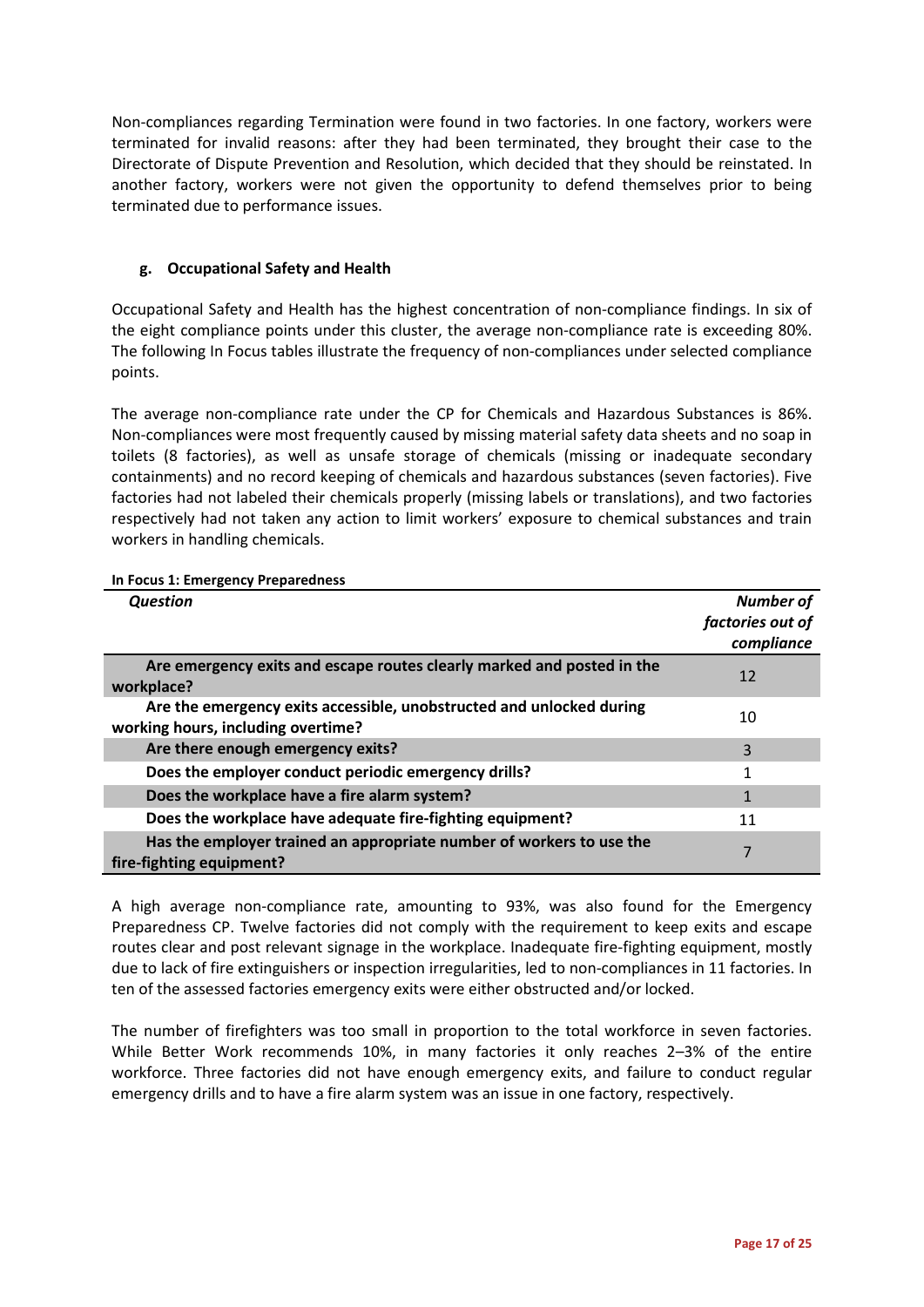<span id="page-17-0"></span>**In Focus 2: Health Services and First Aid**

| <b>Question</b>                                                                                                                 | <b>Number of</b> |
|---------------------------------------------------------------------------------------------------------------------------------|------------------|
|                                                                                                                                 | factories out of |
|                                                                                                                                 | compliance       |
| Does the employer inform and educate workers on HIV/AIDS?                                                                       |                  |
| Does the employer provide for pre-assignment and annual medical checks<br>for workers who handle hazardous chemicals?           |                  |
| Has the employer ensured that there are a sufficient number of readily<br>accessible first aid boxes/supplies in the workplace? | q                |
| Has the employer provided first-aid training for workers?                                                                       |                  |

All 14 factories covered in this report had at least one or more non-compliances under this CP. Most findings were reported for not having a sufficient number of accessible first aid boxes/supplies, an issue identified in nine factories. Seven of the assessed factories did not send workers handling chemicals to pre-assignment and annual medical checks. Another seven did not have an adequate number of trained first-aid providers. In only one factory it was found that the employer did not provide HIV/AIDS awareness training. Better Work Lesotho brought this factory into contact with the Alliance of Lesotho Apparel to Fight AIDS (ALAFA). Since November 2012, it is registered with ALAFA and benefits from its services, including training.

Eight factories are in non-compliance with the OSH Management Systems CP. Most non-compliance findings were given for factories not having a Safety and Health Officer, especially one who is registered with the Department of Labour. This was an issue found in seven of the assessed factories. In order to qualify for registration and pass a test which is part of the registration process, a candidate needs to fulfill numerous skills and training requirements and demonstrate sufficient practical work experience. Lack of training opportunities in Lesotho, recognized by the Department of Labour, as well as the industry not being fully familiar yet with qualification requirements, contribute to the fact that the number of registered safety and health personnel in Lesotho's garment industry is still low.

Functioning OSH Committees and OSH Policies were missing in five factories respectively. Inspections of the workplace were not carried out in three factories. Also, three factories did not record work-related accidents and diseases.

<span id="page-17-1"></span>**In Focus 3: Welfare Facilities** *Question Number of factories out of compliance* **Does the workplace have adequate accessible toilets? 6 6 Does the workplace have adequate hand washing facilities and adequate soap?** 8 **Does the employer provide workers enough free safe drinking water?** 0 **Does the employer provide a place for workers to store clothing that they do not wear during work?** 6 **Does the workplace have an adequate eating area?** 4 **Is the workplace clean and tidy?** 8

The average non-compliance rate under this CP was 86%. Eight factories did not comply with hygiene requirements; they did not provide soap in the toilets because of the likelihood that it gets stolen. Factories seek to identify solutions to this problem through discussion in the PICCs. In another eight factories, the workplace was not clean and tidy.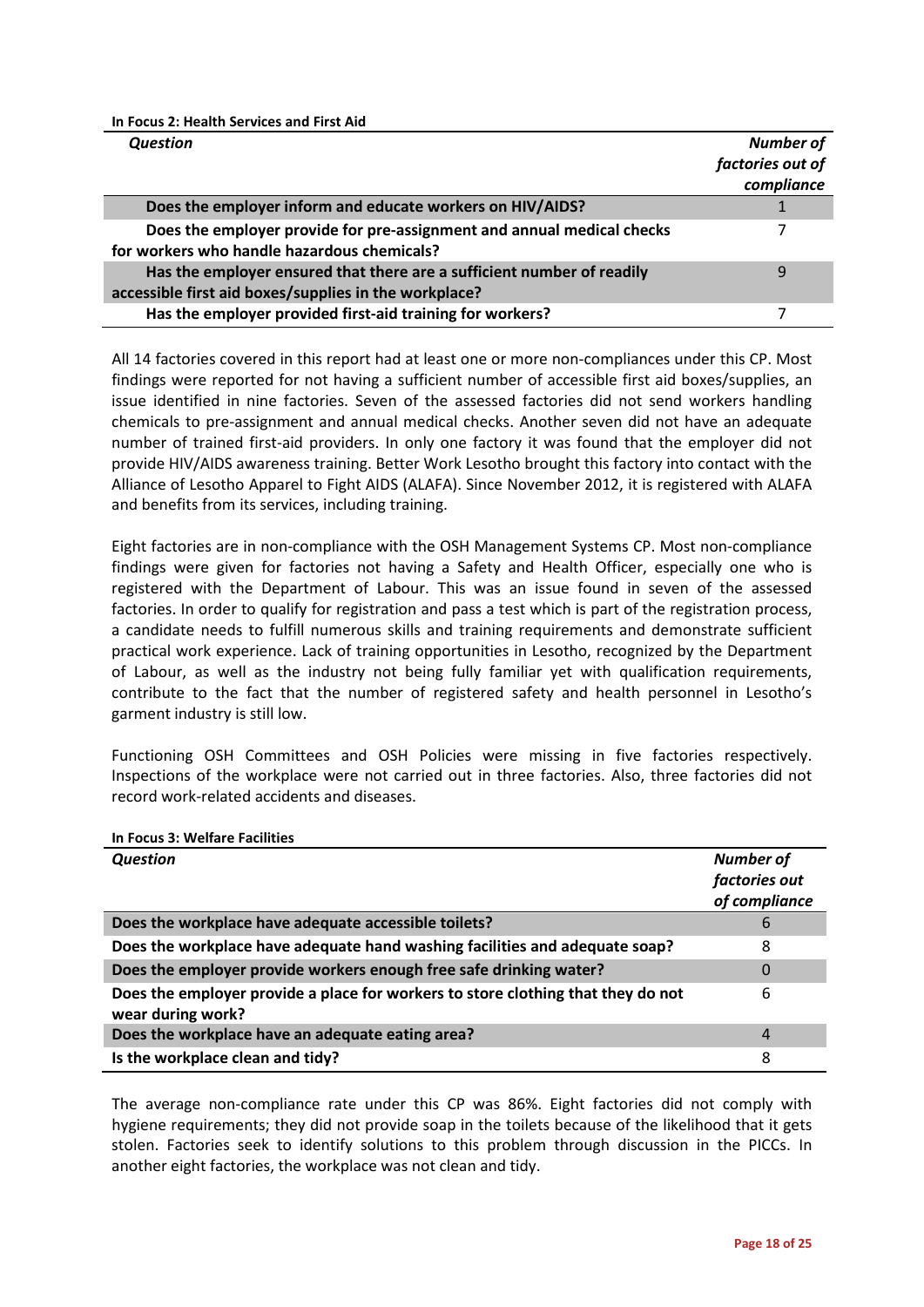In six factories, there was no adequate access to toilets due to an insufficient number of toilets, lack of maintenance or not enough pass cards per line. Also six factories did not provide workers with storage space for their clothes that they do not wear during work. In four factories, the eating area was found to be inadequate, mainly because of lack of space and opportunities for workers to sit while having lunch.

Under the Worker Accommodation<sup>[7](#page-18-1)</sup> CP, there are four factories where the employer did not adequately prepare for emergencies in the accommodation. Identified issues included no marking of emergency exits, no emergency lighting system, and no coverage of dormitories in emergency drills. One non-compliance finding related to the accommodation not being sufficiently protected against fire as fire extinguishers were past their servicing date.

#### <span id="page-18-0"></span>**In Focus 4: Worker Protection**

| <b>Question</b>                                                                                                                                    | <b>Number of</b><br>factories out of<br>compliance |
|----------------------------------------------------------------------------------------------------------------------------------------------------|----------------------------------------------------|
| Are all vessels under pressure properly maintained and operated by a<br>competent person?                                                          | 3                                                  |
| Are appropriate safety warnings posted in the workplace?                                                                                           | 5                                                  |
| Are cranes and other lifting machines of good construction and well<br>maintained?                                                                 | $\Omega$                                           |
| Are electrical wires, switches and plugs properly installed, grounded, and<br>maintained?                                                          | 6                                                  |
| Are goods stacked in a manner that ensures their stability and prevents<br>any fall or collapse?                                                   | 6                                                  |
| Are materials, tools, switches, and controls within easy reach of workers?                                                                         |                                                    |
| Are proper guards installed and maintained on all dangerous moving parts<br>of machines and equipment?                                             | 9                                                  |
| Are standing workers properly accommodated?                                                                                                        | 13                                                 |
| Are there sufficient measures in place to avoid heavy lifting by workers?                                                                          | 4                                                  |
| Are workers effectively trained and encouraged to use the personal<br>protective equipment that is provided?                                       | 7                                                  |
| Are workers effectively trained to use machines and equipment safely?                                                                              | 6                                                  |
| Are workers punished if they remove themselves from work situations<br>that they believe present an imminent and serious danger to life or health? | $\Omega$                                           |
| Do workers have suitable chairs?                                                                                                                   | $\mathbf{1}$                                       |
| Does the employer provide workers with all necessary personal protective<br>clothing and equipment?                                                | 13                                                 |

Worker Protection has a 100% non-compliance rate, with all factories in the sample having at least one non-compliance finding in this area. Non-compliances were highest for not providing workers with standing mats and with necessary personal protective equipment and clothing (PPE/C), found in 13 factories, respectively. In nine factories the installation and maintenance of machine guards was

<span id="page-18-1"></span> $<sup>7</sup>$  Dormitories in Lesotho are for the factories' overseas staff, including top and mid-level management and supervisors.</sup> Basotho garment workers either return to their villages in the evening or stay in a cheap, rented room near the factory. The dormitories, mostly rows of one-room flats attached to each other, are located adjacent to the production areas; some factories have them outside their premises. The Worker Accommodation CP only looks at dormitories on the factory premises.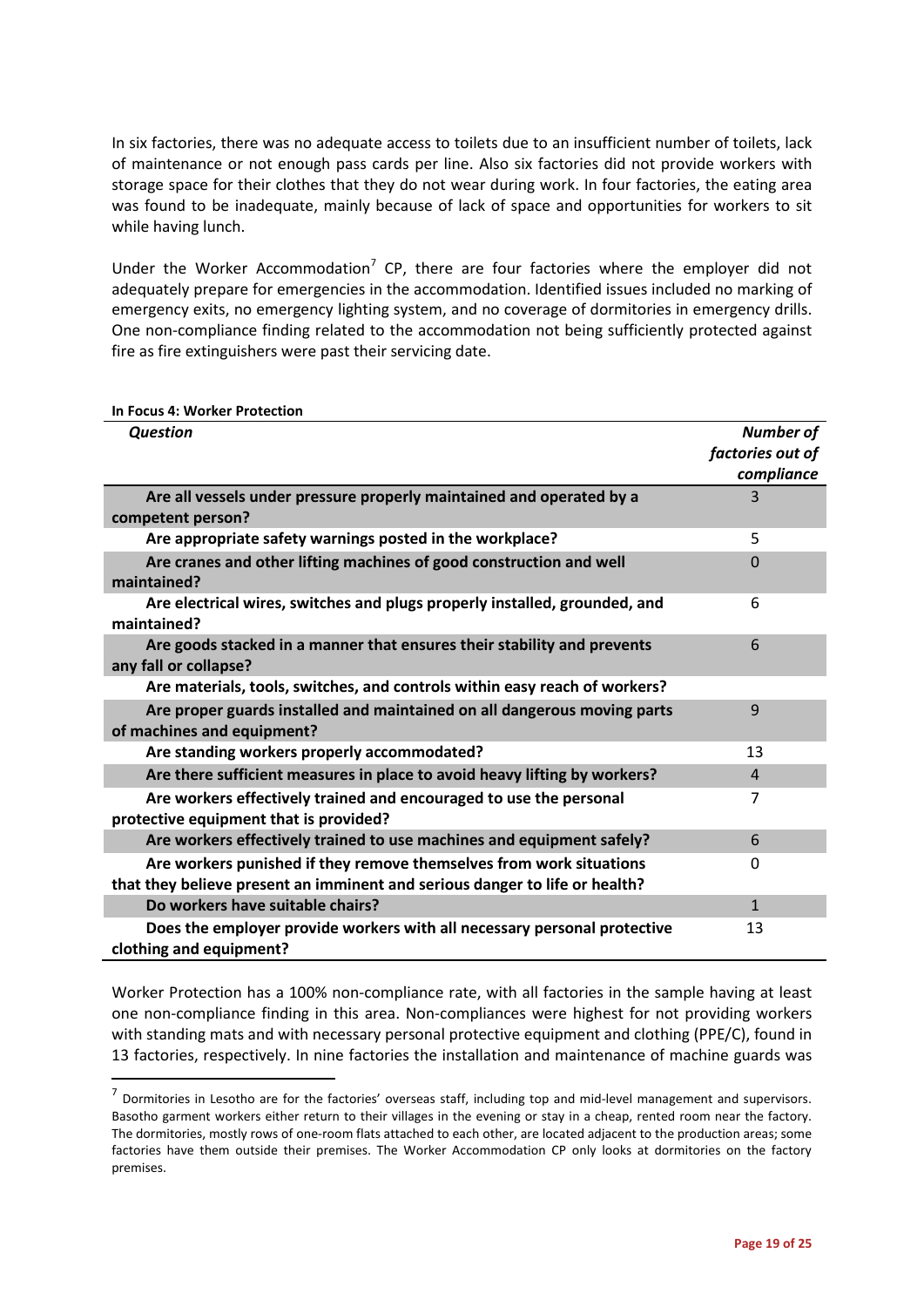unsafe, and in seven factories covered in this report, workers were not effectively trained and encouraged to use PPE. Electrical installations (including wires, plugs and switches) posed safety risks to workers in six factories, and in just under half of the factories, workers were not effectively trained to operate machines safely. Also, in six factories, it was found that goods were stacked in an unsafe manner. Five factories did not comply with the requirement to have adequate safety signs posted in the workplace.

In a smaller number of factories, non-compliances were caused by lack of measures to avoid heavy lifting by workers (for instance, no forklifts), not having a qualified boiler operator in place and no provision of adequate chairs for workers.

#### <span id="page-19-0"></span>**In Focus 5: Working Environment**

| <b>Question</b>                                                                          | <b>Number of</b><br>factories out<br>of compliance |
|------------------------------------------------------------------------------------------|----------------------------------------------------|
| Is the temperature in the workplace acceptable?                                          | 13                                                 |
| Is the workplace adequately ventilated?                                                  | 8                                                  |
| Are noise levels acceptable?                                                             | 2                                                  |
| Is the workplace overcrowded?                                                            |                                                    |
| Are all passage ways free from obstruction and floor openings fenced off and<br>covered? | 11                                                 |
| Is the workplace adequately lit?                                                         | 3                                                  |

The Working Environment CP also had a non-compliance rate of 100%. Findings were most frequent for workplace temperature issues (too hot in summer, too cold during the winter), reported in 13 factories. Construction material used in some factories, such as walls and roofs made from aluminum, have no insulation capacity and contribute to the build-up of heat in the workplace. In eight factories, the workplace was not well ventilated, also affecting workers' wellbeing particularly during the summer months. Obstruction of passageways and non-secured floor openings (such as uncovered drains) were found in 11 factories. Inadequate lighting, excessively high noise levels and overcrowding of the workplace were less common, found in only three, two and one factories, respectively.

### **h. Working Time**

The non-compliance findings in the Leave CP refer to four factories in which a one hour breastfeeding break was not provided.

In the Overtime CP, there are three findings of non-compliance due to overtime exceeding the allowed 11 hours per week.

In terms of Regular Hours, three factories were non-compliant with having working-time records that accurately reflect hours actually worked, due to technical problems of their clocking system or omitting hours worked on Sundays. In one factory, the employer did not provide a one hour break after five hours of work. In three factories, the employer failed to provide one day off per week for casual workers or security guards.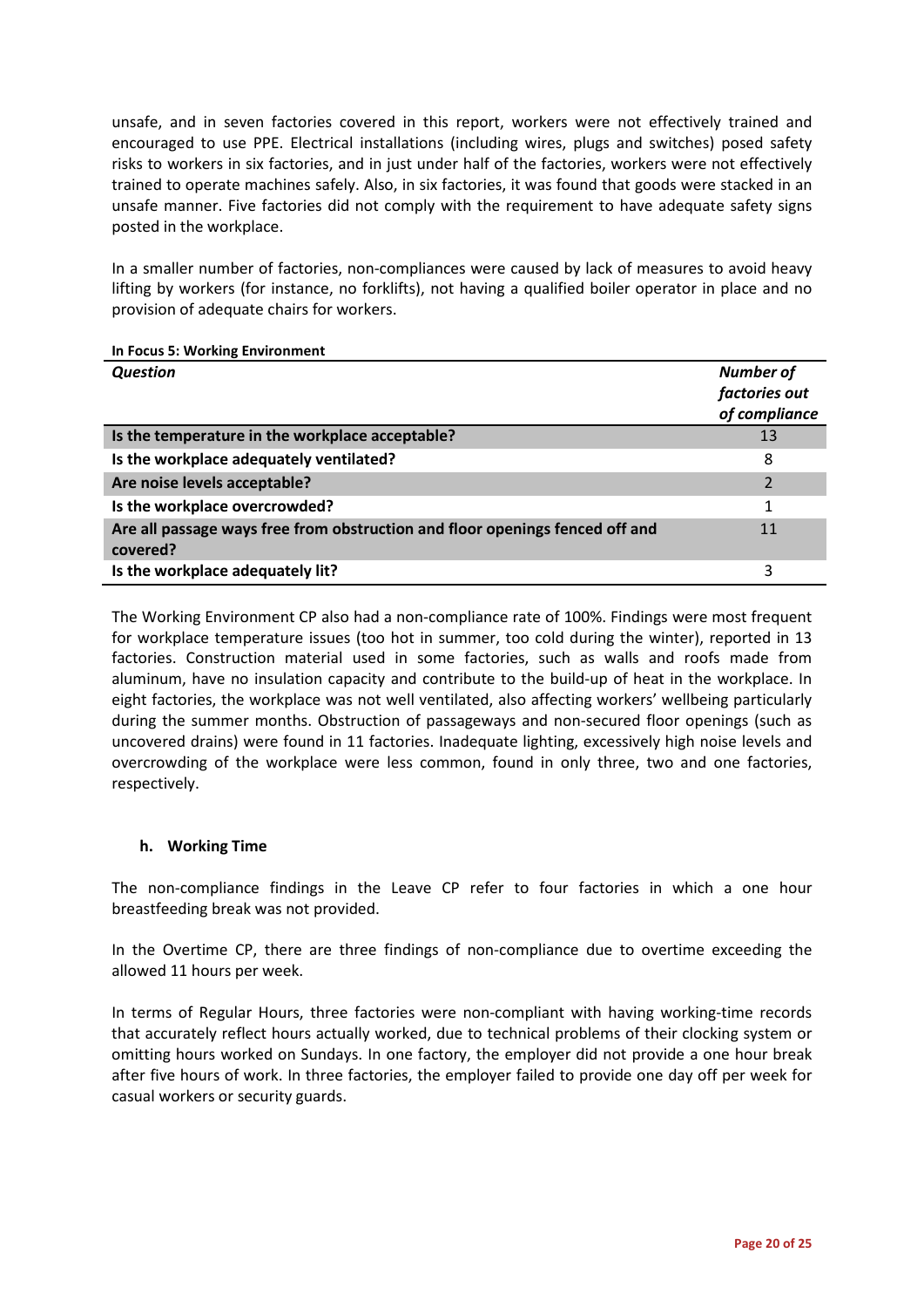# **Section III: Changes in Compliance**

This section concerns the nine factories that have been assessed twice by Better Work Lesotho. Chart 2 presents the changes in compliance from the first to the second assessment. Better Work defines compliance effort as the difference in non-compliance between two consecutive Better Work assessments. As such, positive percentages indicate improved performance and negative percentages indicate a decline in performance. A 0% compliance effort either means that under the respective compliance point no non-compliances were identified at all or that compliance performance remained unchanged.

It is important to note that the data may not fully capture all improvements made at a factory as a finding would still be non-compliant, unless all issues identified under this finding (for instance lack of PPE identified for different departments) have been addressed.

Improved performance was observed under Discrimination in Other Grounds relating to a person's perceived or real HIV status. Findings under this CP did not reappear in the assessments done for the nine factories covered under this section (nor were they identified for the five factories that had their first assessment).

Also, all CPs under the Contracts and Human Resources cluster show an increase in the compliance effort, indicating that some factories had been able to successfully address verbal harassment of workers by supervisors and issues relating to workers' contracts, as well as contracting and termination procedures. This positive development needs to be seen in context with the program's launch of Supervisory Skills (from October 2011) and HR Management Training (from May 2012).

Other positive compliance efforts were found for Minimum Wages payment and union operations (one factory that denied unions' access to their members during non-working hours stopped this practice).

A decline in the compliance effort was recorded under Collective Bargaining as well as the CPs for Overtime Wages, Paid Leave, and Social Security and Other Benefits under the Compensation cluster. There was an increase in non-compliance findings particularly due to expired workers' compensation insurance policies. The compliance performance also fell for the Overtime CP, as the number of factories that exceeded the weekly overtime limit increased.

Under the OSH cluster, only the OSH Management Systems CP showed a positive compliance effort. This was due to better functioning OSH committees, improved recording of workplace-related accidents, regular bi-monthly inspections and having a written OSH policy in place. However, the performance under Chemicals and Hazardous Substances, Health Services and First Aid, and Worker Accommodation declined. Factories' performance under the other CPs (Emergency Preparedness, Welfare Facilities, Worker Protection and Working Environment) did not change—non-compliance rates remained as high as before.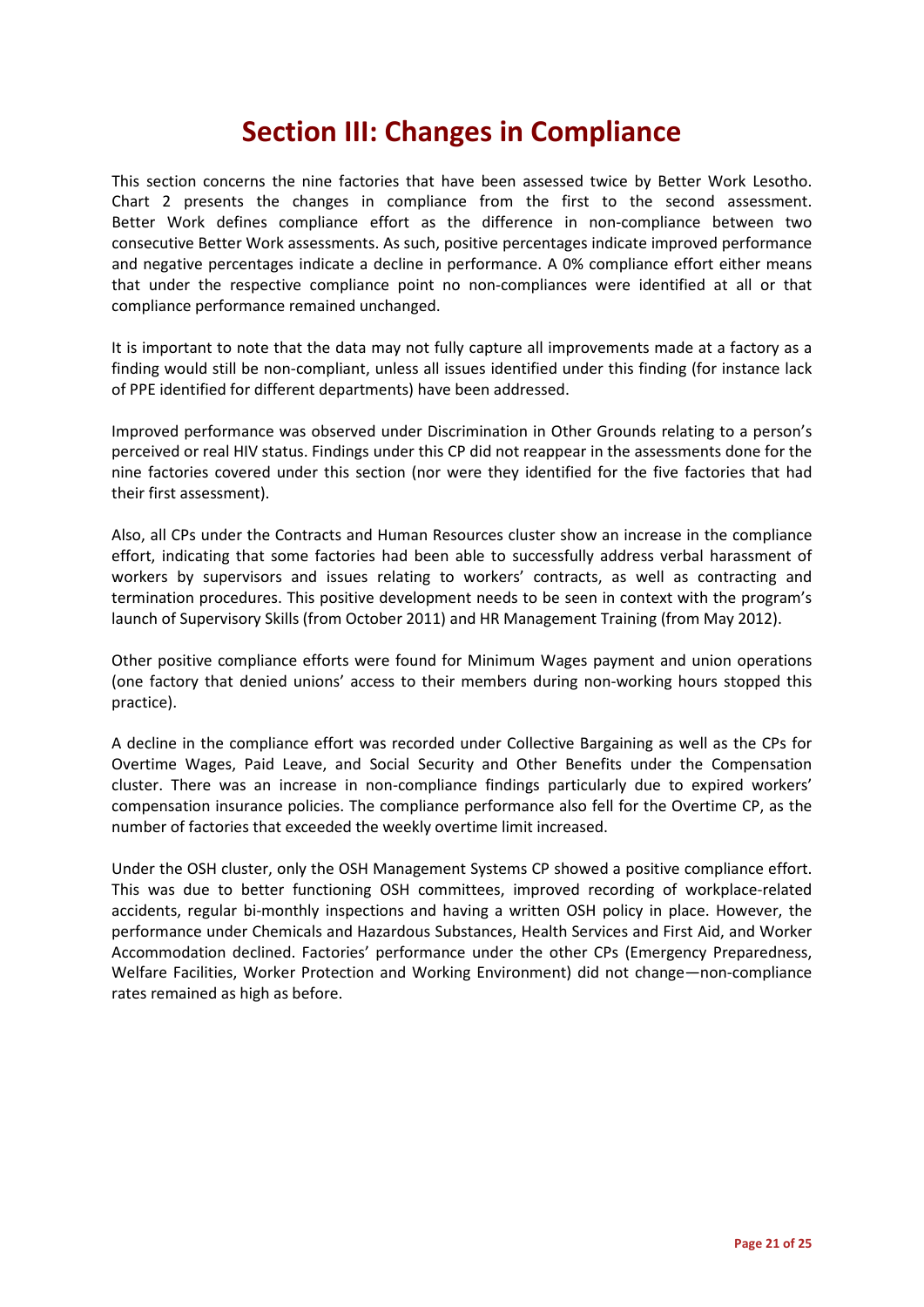

#### **Figure 1: Compliance Effort**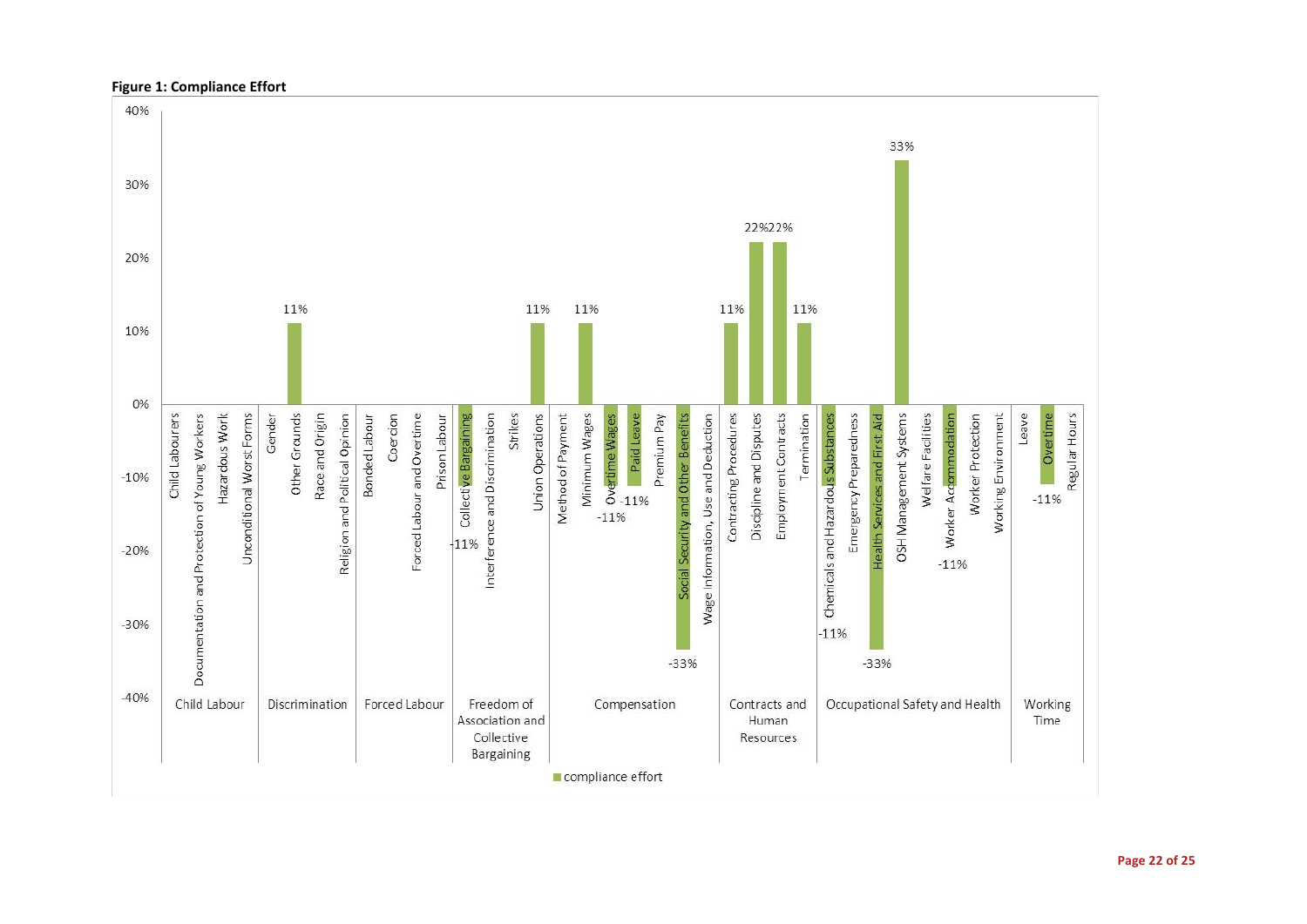# **Conclusions and Next Steps**

This second public synthesis report covers about 37% of garment factories in Lesotho. Of the 14 factories assessed, nine were assessed for a second time, and five had their first assessment. In the absence of an industry-wide participation mechanism, the program puts emphasis on promoting its core services toward factories and buyers that have not yet subscribed to Better Work Lesotho. It remains the overall goal to implement the program country-wide in all garment and footwear industries.

By looking at the average non-compliance rates and comparing them with those of the first Public Synthesis Report from May 2012, the following emerge as most common non-compliance issues in Lesotho's garment industry: 1) verbal harassment of workers by supervisors, detected in about 80% of factories covered in the report; 2) violations of occupational safety and health requirements, leading to high non-compliance rates of 86% (two CPs), 93% (one CP) and 100% (three CPs) under this cluster, 3) non-compliance rates of 40–50% under selected CPs of the Compensation, Human Resources and Contracts, and the Working Time clusters.

The program is addressing these issues through various training products, including Supervisory Skills (offered in both Sesotho and Chinese), HR Management and Occupational Safety and Health (also taught in Chinese).

To accelerate improvement processes on OSH and complement its basic two-day OSH training, the program has started to offer courses with a focus on selected OSH topics, such as on Risk Assessment, Good Housekeeping or Emergency Preparedness. Another new training course in the Better Work Lesotho portfolio is a basic training on management systems, given that many noncompliances, not only under OSH but also other areas, persist due to the absence of proper OSH or HR management systems.

The program will continue to follow up with the MoLE on the status of the Labour Code Amendment Bill, which, once passed, would contribute to greater adherence to OSH requirements as employers' responsibilities would be outlined more clearly. Furthermore, the program will follow up with the Ministry on the signing of the "zero tolerance" protocol. It is anticipated that when the protocol comes into effect, it will contribute to a decline of verbal harassment cases, prevent new noncompliances for discrimination on the grounds of HIV/AIDS and also avert serious OSH violations.

In addition, the program will provide more training to PICC members to increase their knowledge of workplace cooperation, problem-solving and the remediation of non-compliances, in order to render the work of the PICCs more effective.